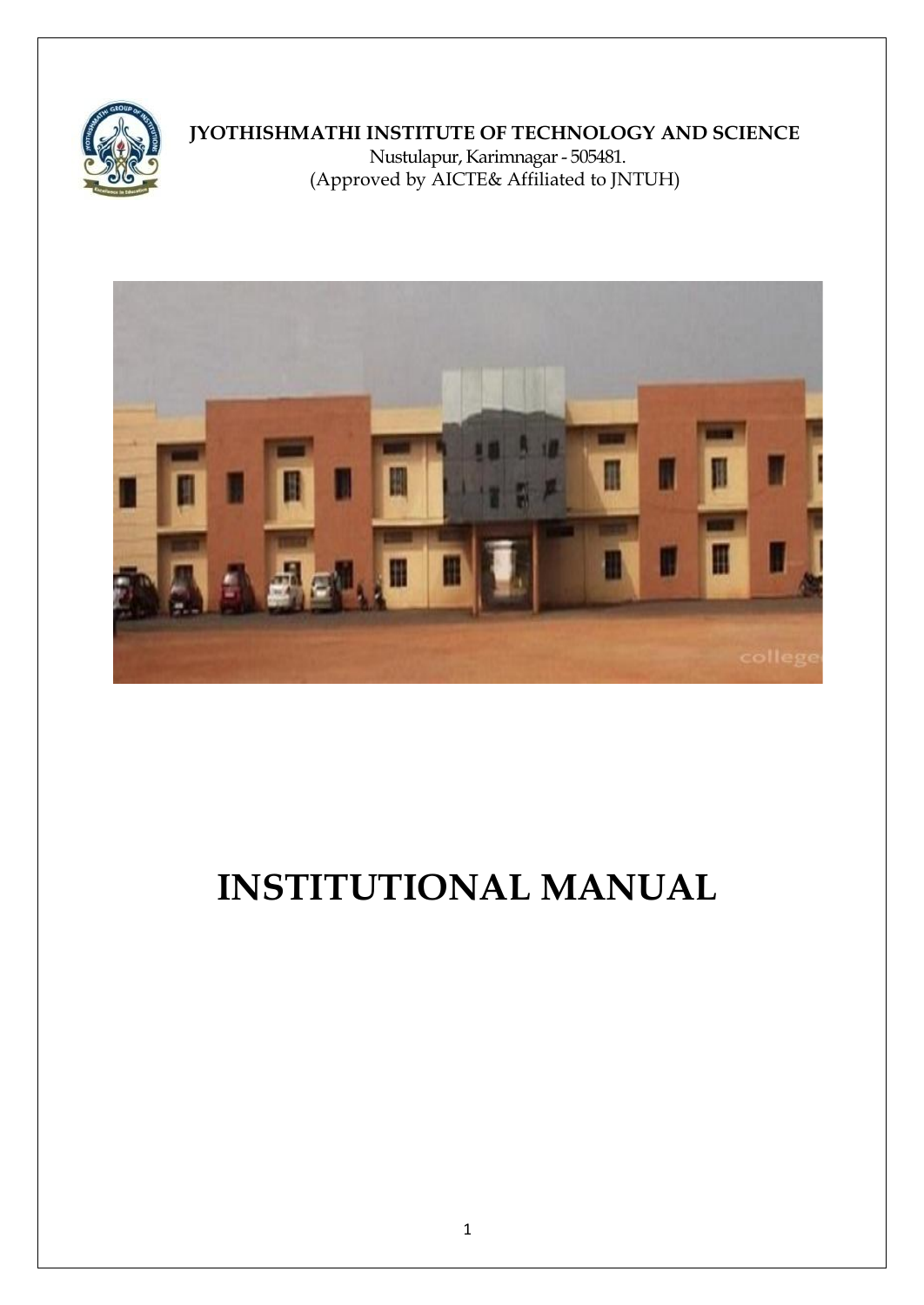| <b>Table of Content</b> |                                                                                                                                                                                                                                                                                                                                                                                                                                                                                                                                                                                                                                                                                                                           |           |  |
|-------------------------|---------------------------------------------------------------------------------------------------------------------------------------------------------------------------------------------------------------------------------------------------------------------------------------------------------------------------------------------------------------------------------------------------------------------------------------------------------------------------------------------------------------------------------------------------------------------------------------------------------------------------------------------------------------------------------------------------------------------------|-----------|--|
| Sl <sub>No</sub>        | <b>Content</b>                                                                                                                                                                                                                                                                                                                                                                                                                                                                                                                                                                                                                                                                                                            | Page No   |  |
| 1                       | <b>Institutional Structures</b>                                                                                                                                                                                                                                                                                                                                                                                                                                                                                                                                                                                                                                                                                           | $1 - 3$   |  |
| $\overline{2}$          | <b>Service Norms</b><br>$\triangleright$ Classification of Employees of the Institution<br>Service Conditions for the Staff<br>➤<br>Method of Recruitment<br><b>Employee Welfare Policy</b><br>➤<br><b>Common Welfare measures</b><br>Specific Welfare Measures towards Sub-<br><b>Staff</b><br>Specific Welfare Measures towards<br>Research, Presentations, Publications,<br>Workshops and FDP.<br>$\triangleright$ Leave Rules<br>Casual Leave (CL)<br>Vacation Leave (VL) Rules<br>Leave with Loss of Pay<br><b>Maternity Leave Rules</b><br>$\triangleright$ Promotion and Increments<br><b>Promotion Policy</b><br><b>Increment Policy</b><br><b>Appreciation Policy</b><br>$\triangleright$ Resignation Procedures | $4 - 12$  |  |
| 3                       | Code of Conduct (Employee)                                                                                                                                                                                                                                                                                                                                                                                                                                                                                                                                                                                                                                                                                                | $13 - 14$ |  |
| 4                       | <b>Student Code of Conduct</b>                                                                                                                                                                                                                                                                                                                                                                                                                                                                                                                                                                                                                                                                                            | $15 - 16$ |  |
| 5                       | <b>Research &amp; Development Policy</b><br>$\triangleright$ Research Incentive Policy<br>$\triangleright$ Code of Ethics (To check malpractice and<br>plagiarism in research)                                                                                                                                                                                                                                                                                                                                                                                                                                                                                                                                            | $17 - 20$ |  |
| 6                       | Grievance Redressal Mechanism                                                                                                                                                                                                                                                                                                                                                                                                                                                                                                                                                                                                                                                                                             | 21        |  |
| 7                       | <b>Standard Operating Procedure</b>                                                                                                                                                                                                                                                                                                                                                                                                                                                                                                                                                                                                                                                                                       | 22-28     |  |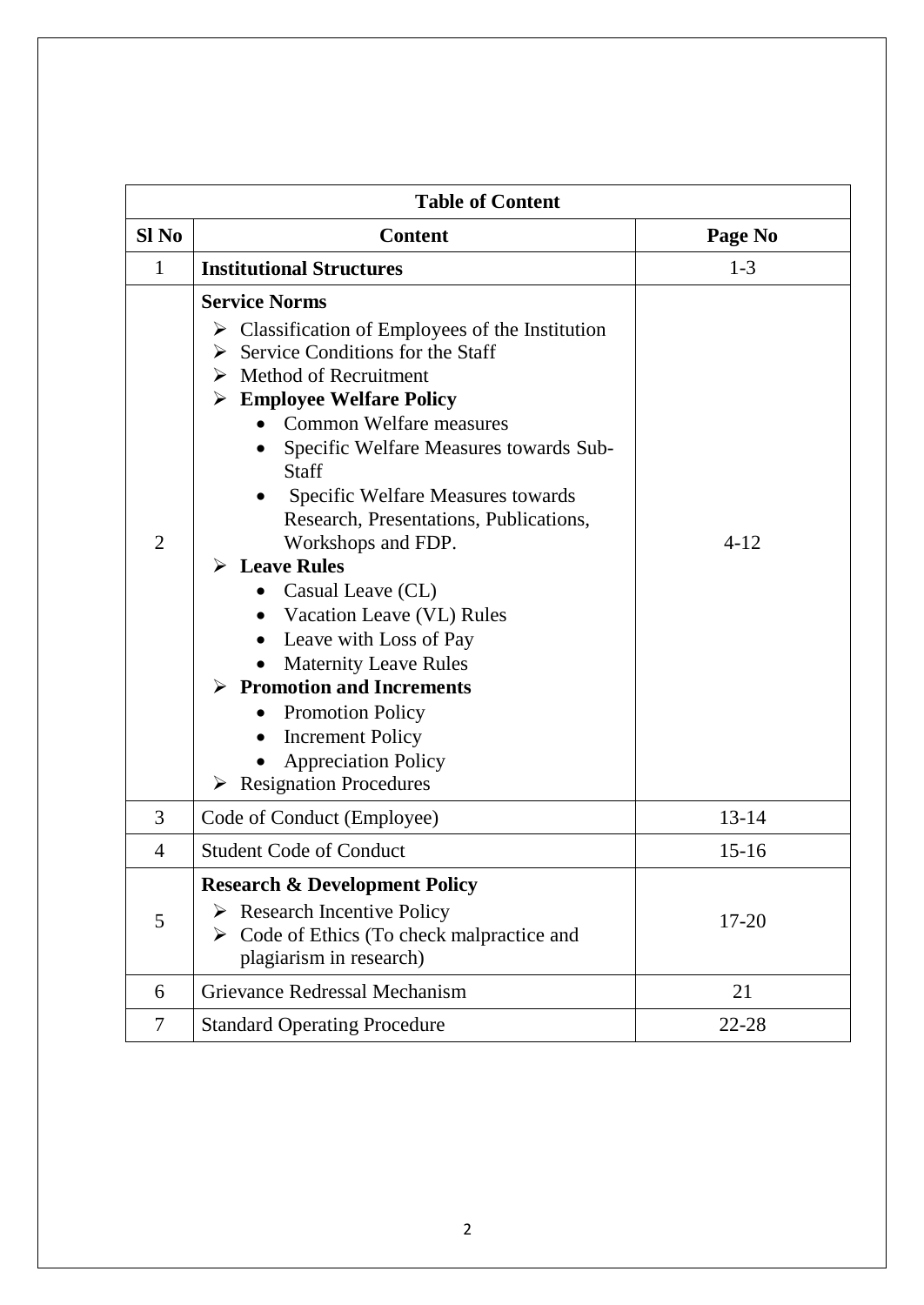# **INSTITUTIONAL STRUCTURE**

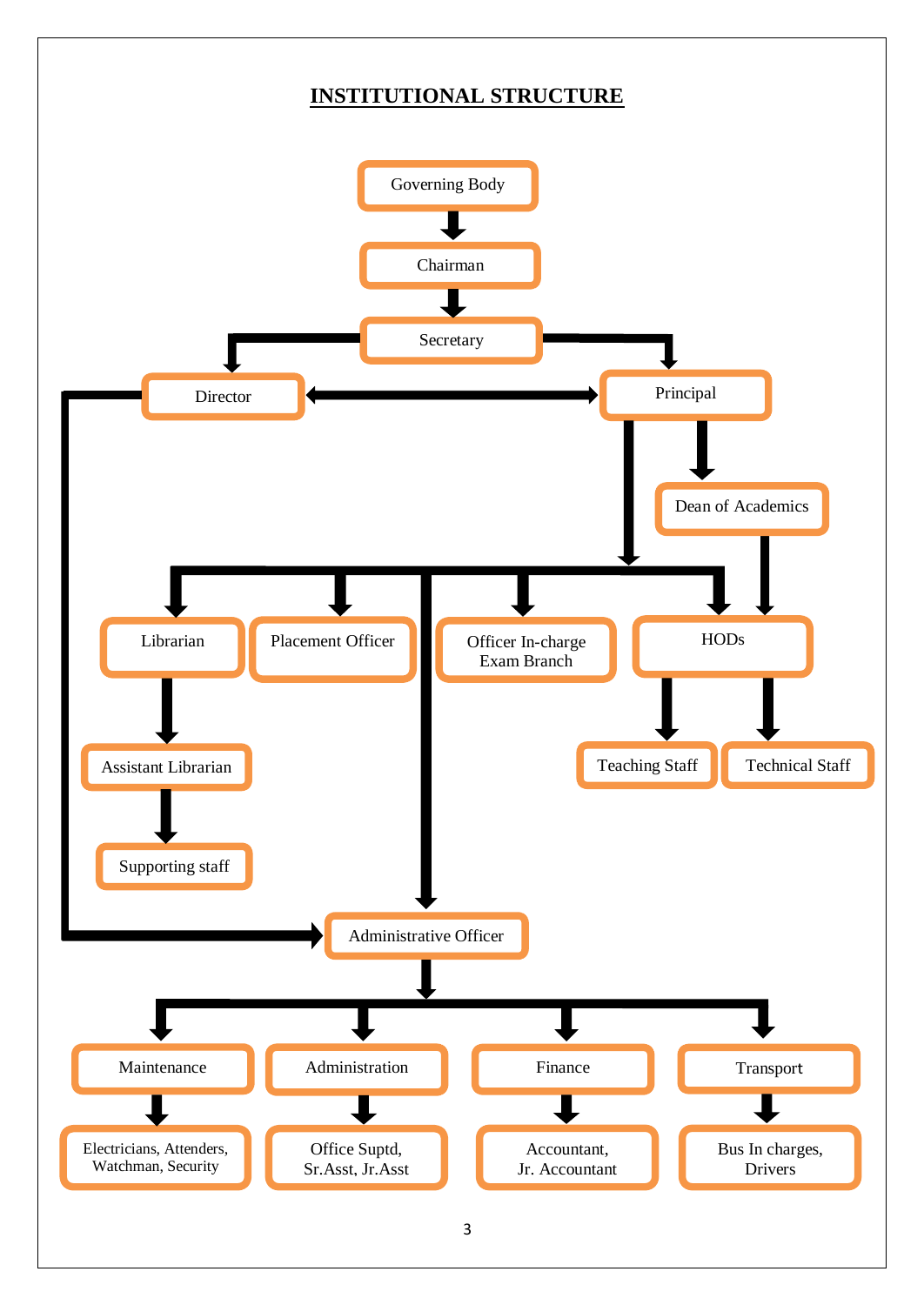#### **GOVERNING BODY**

The governing body is the apex body of the institution which meets yearly once for policy advocating, administrating and review the progress of the institution. It formulates short term and long term goals, future strategies, ethics and human values for overall development of the institution. The Governing body deploys the resources for the accomplishment of vision of the institution.

The structure of the Governing Body of the institution shall consist of the following persons as per the AICTE guide lines. The term of the governing body shall be two years unless otherwise specified.

- 1. **Chairman** (JGI Chairman)
- 2. **Member:** (Secretary and Correspondent of JGI) Nominee of the Trust
- 3. **Member:** Nominee of the Trust
- 4. **Member:** (Nominee from Government organization) Academician of Repute
- **5. Member:** (Nominee of the State Government Director of Technical Education)
- 6. **Member**: (Educationist Technologist to be nominated by the Trust)
- 7. **Member: (**Nominee of JNT University, Hyderabad)
- 8. **Member:** (Entrepreneur/Industrialist from the region)
- 9. **Member: (**Professor of JMTS)
- 10. **Member: (**Associate Professor of JMTS)
- 11. **Member Secretary:** Principal, JMTS (Ex-officio)

# **CHAIRMAN**

The Chairman, as administrative head of the institute chairs the Governing Body. With his vast experience he steers the institute into the right direction with inputs from Governing Body members. Sensing the prevailing academic environment of the country, he proactively takes steps to upgrade the human resource and infrastructure of the institute.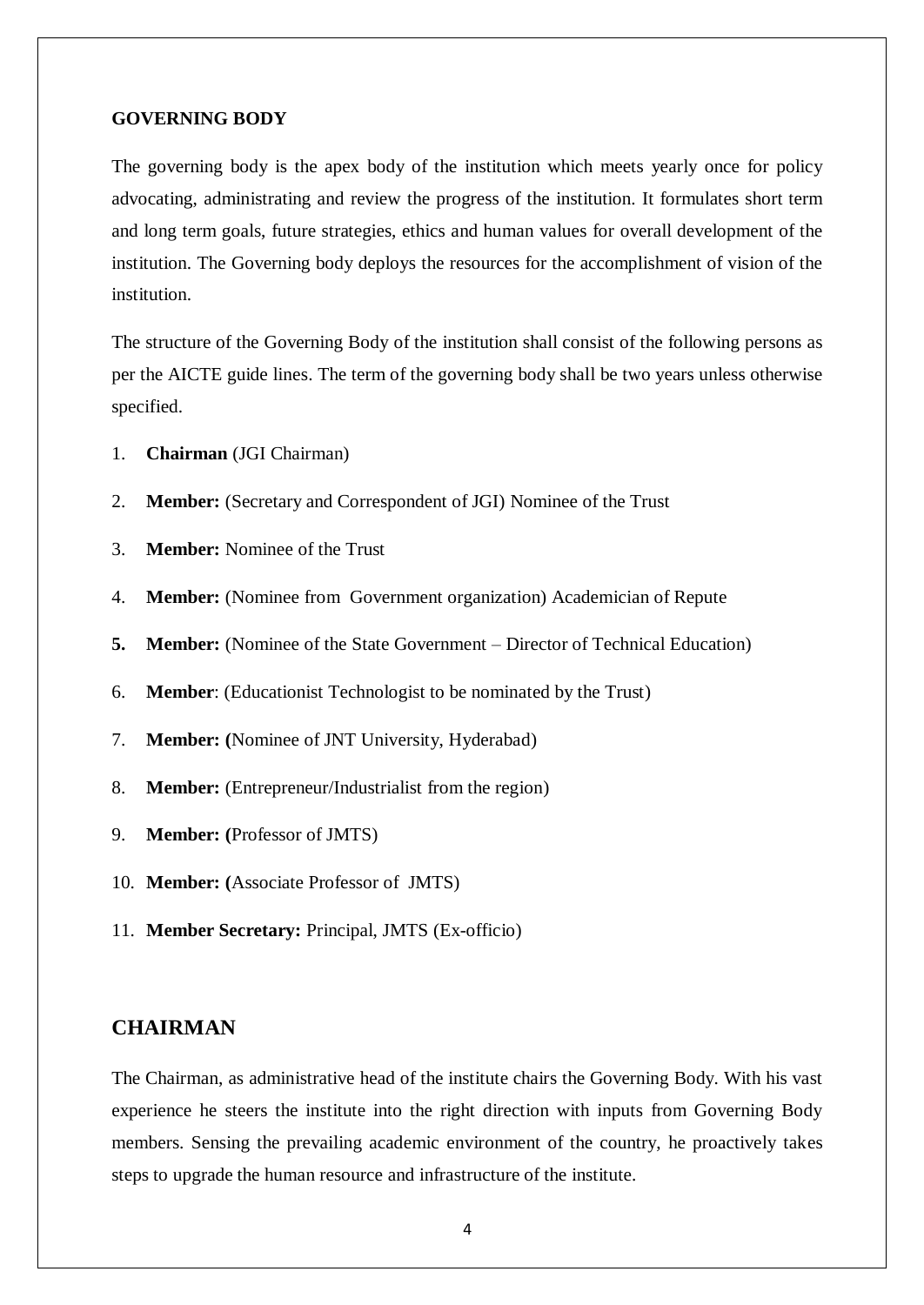# **SECRETARY**

Secretary plays a vital role in implementing the standard policies of the Governing Body in the key areas of finance and administration. In addition, he monitors on implementation of important communication from the university, AICTE, government and other affiliating bodies. He also plays an apex role in framing of policies for smooth functioning of day to day operations in the institution.

# **COLLEGE ACADEMIC COMMITTEE**:

The College Academic Committee comprises of Principal as the Chairman comprising of Dean(Academics), HOD's, IQAC coordinator and examination branch in charge as members. The CAC acts as a bridge between the Governing Body and its stakeholders, disseminating the decisions and monitors the implementation of the activities. The College Academic Committee analyses and recommends different measures on curricular and co-curricular activities and submits the same for advocacy to the governing body.

# **HEAD OF THE DEPARTMENT**

The Head of the Department is responsible for monitoring day to day operations of the department. He organizes the review meetings to ensure the progress in quality teaching learning processes. The HOD encourages the faculty and students to organize and participate in various workshops, seminars and technical events to encompass the recent trends in technology.

# **COMMITTEE/CELL COORDINATOR**

The institution has various committees to assists the principal in carrying out different activities effectively. The senior faculties are appointed as coordinators in various committees and are delegated complete autonomy in decision making and implementation of the functions. The committees hold periodic meetings and recommendations are submitted to the Principal.

# **SERVICE NORMS**

#### **CLASSIFICATION OF EMPLOYEES OF THE INSTITUTION:**

The employees of the institution consist of teaching, non-teaching and technical-staff. The institution selection committee shall appoint the Teaching Staff, Non-teaching and Technical Staff as per the guide lines of the institution and in accordance to the AICTE/ JNTUH/SBTET Norms.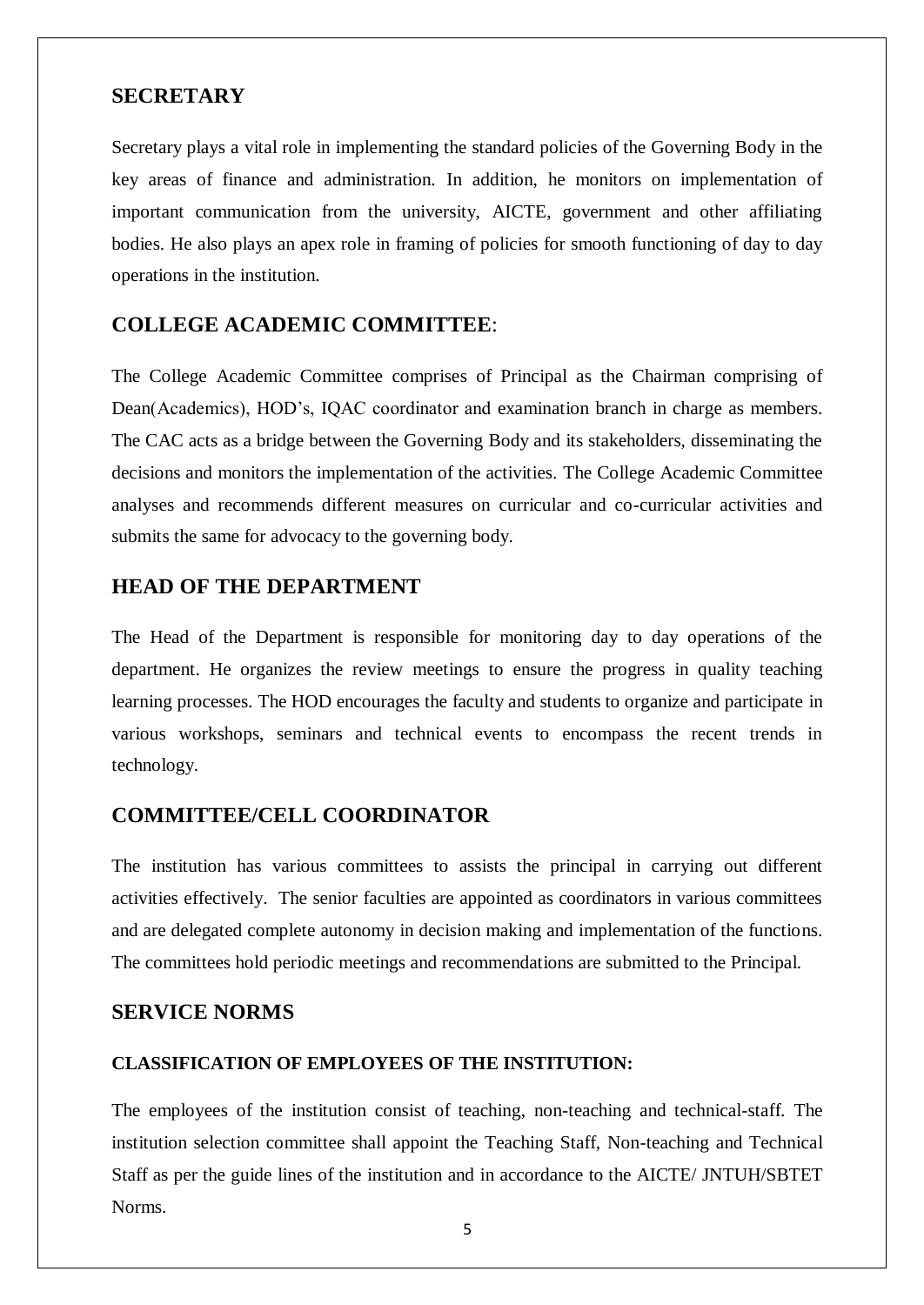The Secretary and Correspondent or the Principal shall appoint additional teaching, nonteaching and technical staff as and when necessary or temporarily or outsourcing on payment of hourly/ daily/consolidated wages.

#### **SERVICE CONDITIONS FOR THE STAFF:**

- 1. Every member of the staff shall agree to abide by all the conditions herein stated and also such conditions as may be stipulated from time to time by the competent authority.
- 2. Every member of the staff shall employ himself/herself honestly, efficiently and diligently under the orders and instructions of the Principal / Designated Authority or other officers under whom he/she shall, from time to time, be placed. He / she shall discharge all duties pertaining to the office and perform in such a manner which may be required of him/her or which are necessary to be done in his/her capacity as aforesaid.
- 3. Every employee of the Institution shall devote his whole time to the service of the Institution and shall not engage himself directly or indirectly in any trade, business or any other work which may interfere with the proper discharge of his duties.
- 4. Any staff member, on the appointment shall be on probation for a period of one year.
- 5. All the teaching staff shall be paid AICTE scale of pay and other allowances as per Institution norms. The salary will be deposited in the respective salary account of the staff opened in the designated bank mentioned by the institution.
- 6. Attested copies of following certificates should be submitted at the time of joining the institution along with an undertaking about the genuineness of the certificates.
	- a. SSC Certificate
	- b. Intermediate certificate
	- c. Graduation degree certificate
	- d. Post Graduation degree certificate
	- e. Service Certificate from previous employer
	- f. Relieving letter from previous employer
	- g. Adhaar and PAN Cards
	- h. Any other certificate as applicable.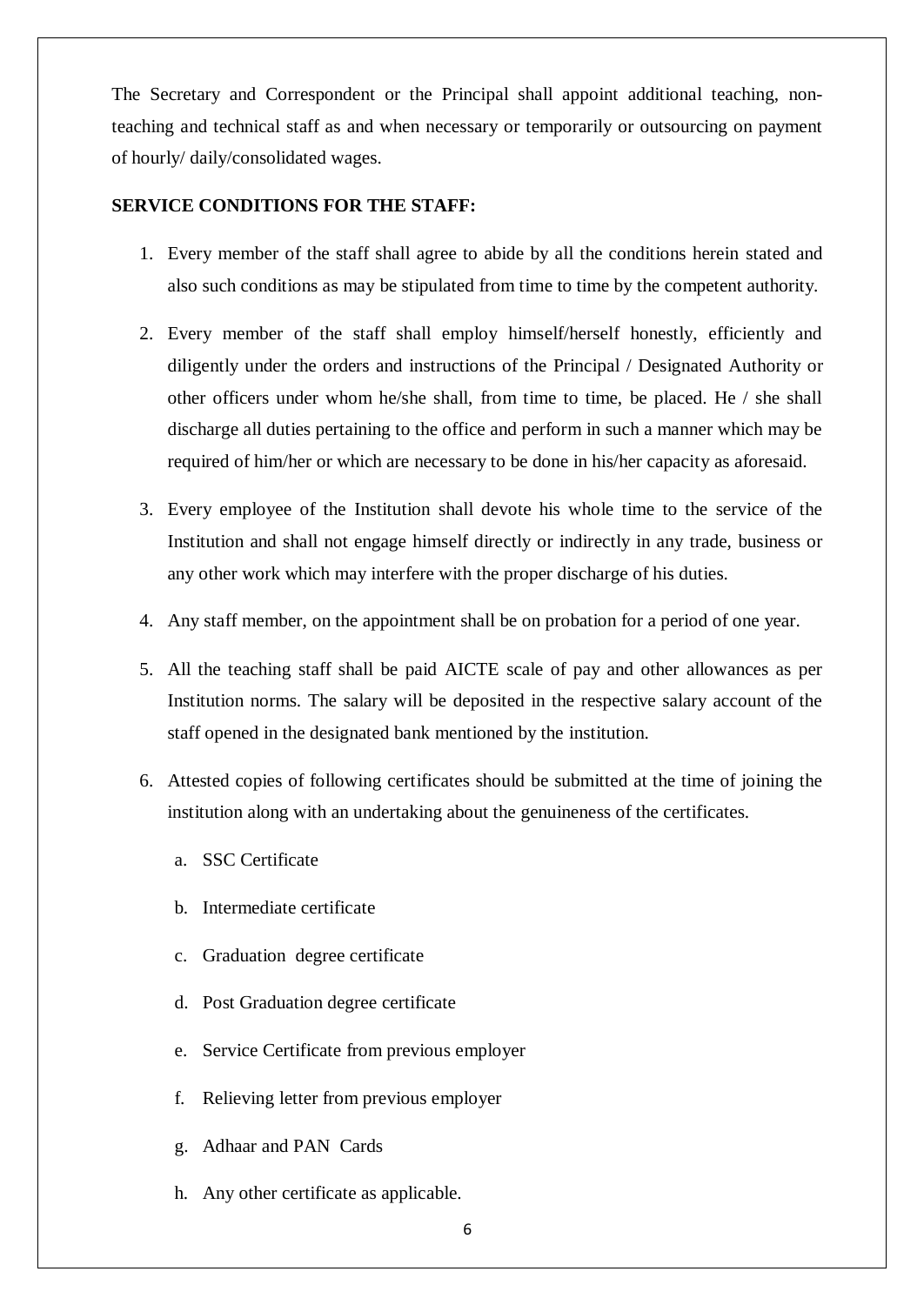- 7. Staff member should sign in attendance register every day and also record in the biometric attendance system, 15 minutes before the commencement of regular first hour and at the end of the working hours for the day.
- 8. Staff member should be available in the institution premises during the entire period of office hours, on all working days.
- 9. If a staff member on any kind of leave has to be out of station, he/she should intimate the Principal/Designated Authority his/her exact outstation address and phone numbers in his/her leave application.
- 10. No member of the staff shall apply, during the period of his/her service in this institution, for an appointment outside or send an application for study or training, except with the prior permission of the management and such application should be routed through the Principal and Designated Authority. Any breach of this rule will be viewed seriously and suitable disciplinary action will be taken. The management may permit not more than two such applications in an academic year, but reserves the right to refuse to forward such applications based on the period of service if any agreed upon to serve in this institution.
- 11. A member of the staff shall have his/her service terminated by giving one month notice or salary in lieu thereof, in case of temporary appointment or during the probationary period. In case of permanent service, three months notice or salary in lieu of the notice period must be deposited. However, no staff member will be permitted to tender the resignation in the middle of the academic session. After receiving the notice well in advance (before one/three months-whichever is applicable) the concerned staff member will be relieved from the duty only at the end of the academic session.
- 12. The Principal/Designated Authority shall have the right to place any staff under suspension on charges of misconduct.
- 13. In a case wherein a member of the teaching or non-teaching staff commits any misconduct in the discharge of his/her duties, the Principal has got discretion to award punishment such as warning, censure, and withholdings of increment with or without cumulative effect after conducting an enquiry by a committee constituted by the Principal.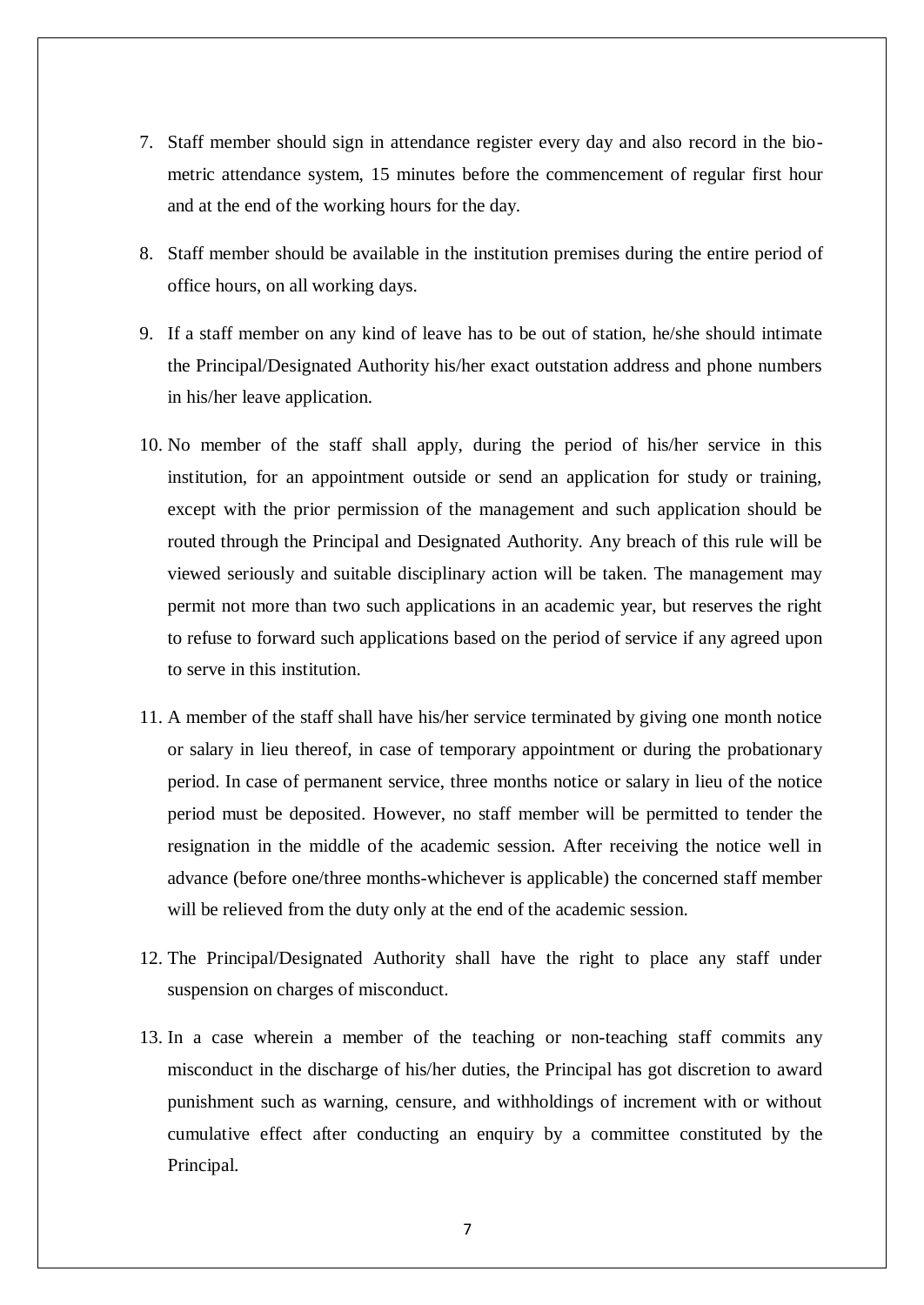- 14. The Chairman/Principal shall have the power to terminate the services of a member of the staff of the institution, for any of the following reasons:
	- a. Misconduct and willful negligence of duty;
	- b. Gross insubordination;
	- c. Physical or mental unfitness;
	- d. Participation in any criminal offence involving moral turpitude
	- e. Underperformance; and
	- f. Indulging in indiscipline activities or any activities violating the institution's rules and regulations applicable at the time of service.
- 15. Important Guidelines
	- a. For the development and progress of the institution/department, all members of the staff should work as a team and they should also maintain a cordial relationship with other departments.
	- b. In any meeting or assembly, decorum should be maintained and difference of opinion, if any, shall be expressed politely in diplomatic words without hurting the feelings of others.
	- c. Staff members should get prior permission from Management/Principal/ Designated Authority to contact any outside agency or government departments for any matter related to the institution/hostels.
	- d. If a staff member draws advance from the institution to meet financial expenses for official tour or for arrangement of a institution event, he/she shall settle the account within 21 days from the date of drawing advance or within 7 days after the completion of the event for which advance was drawn failing which the advance shall be adjusted against his/her salary.
	- e. Staff Members, if and when relinquishing their job, shall hand over their jobs and responsibilities and get the NOC from the departments concerned.
	- f. All the members of the staff shall be governed by general rules/norms also practiced by the institution from time to time.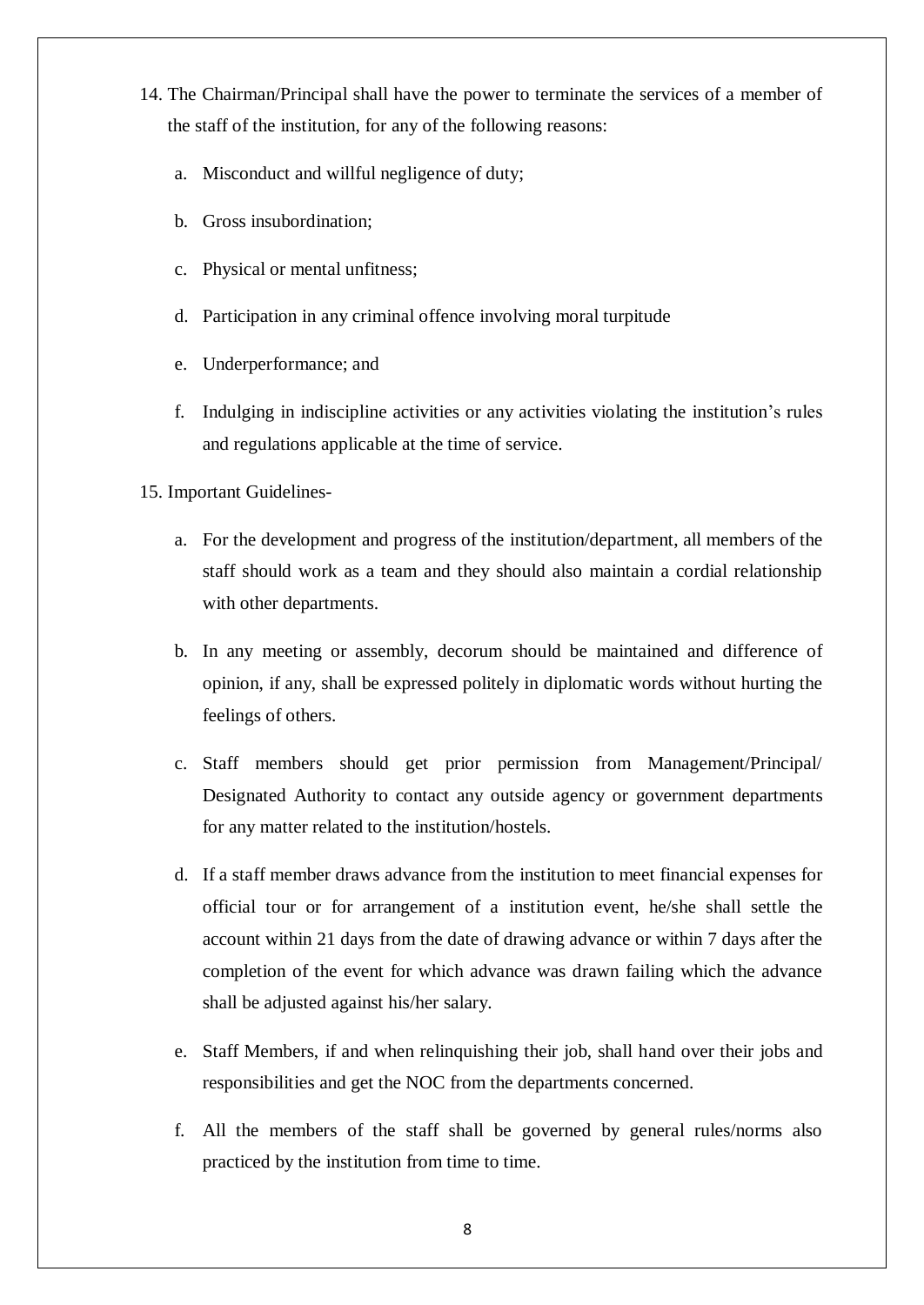#### **METHOD OF RECRUITMENT**

#### **Step-1**

- a. Recruitment is normally done twice in a year during May and November or whenever necessary.
- b. Number of vacancies is notified by Principal/Designated Authority based on student strength/resignations or terminations of staff members, to the management for approval/information.
- c. Vacancies are advertised in leading newspapers.
- d. Screening of applications is done by the office superintendant.
- e. Shortlisted candidates are informed through phone from Institution Office.
- f. At times, Walk-in interviews are also conducted for immediate postings.

#### **Step-2**

- a. Selection committee is constituted as per the rules and regulations of the university.
- b. The direct interview is conducted by selection committee and selected list will be forwarded to the Chairman/Secretary for appointment.

#### **Step-3**

Higher pay Packages for exceptional and experienced candidates are fixed by the selection committee subject to the approval of the Chairman of the Trust. Faculty norms are as per AICTE.

#### **EMPLOYEE WELFARE POLICY:**

The institution welfare policy is to ensure the benefits, facilities given to the employees to work in a better environment. It helps to develop and implement conventional working environment and other facilities. JITS extends the following facilities to its employees.

#### **Common Welfare measures**

- a. Subsidized Transport for teaching and nonteaching staff
- b. Free Medical consultancy and treatment for common ailments through the Health Centre.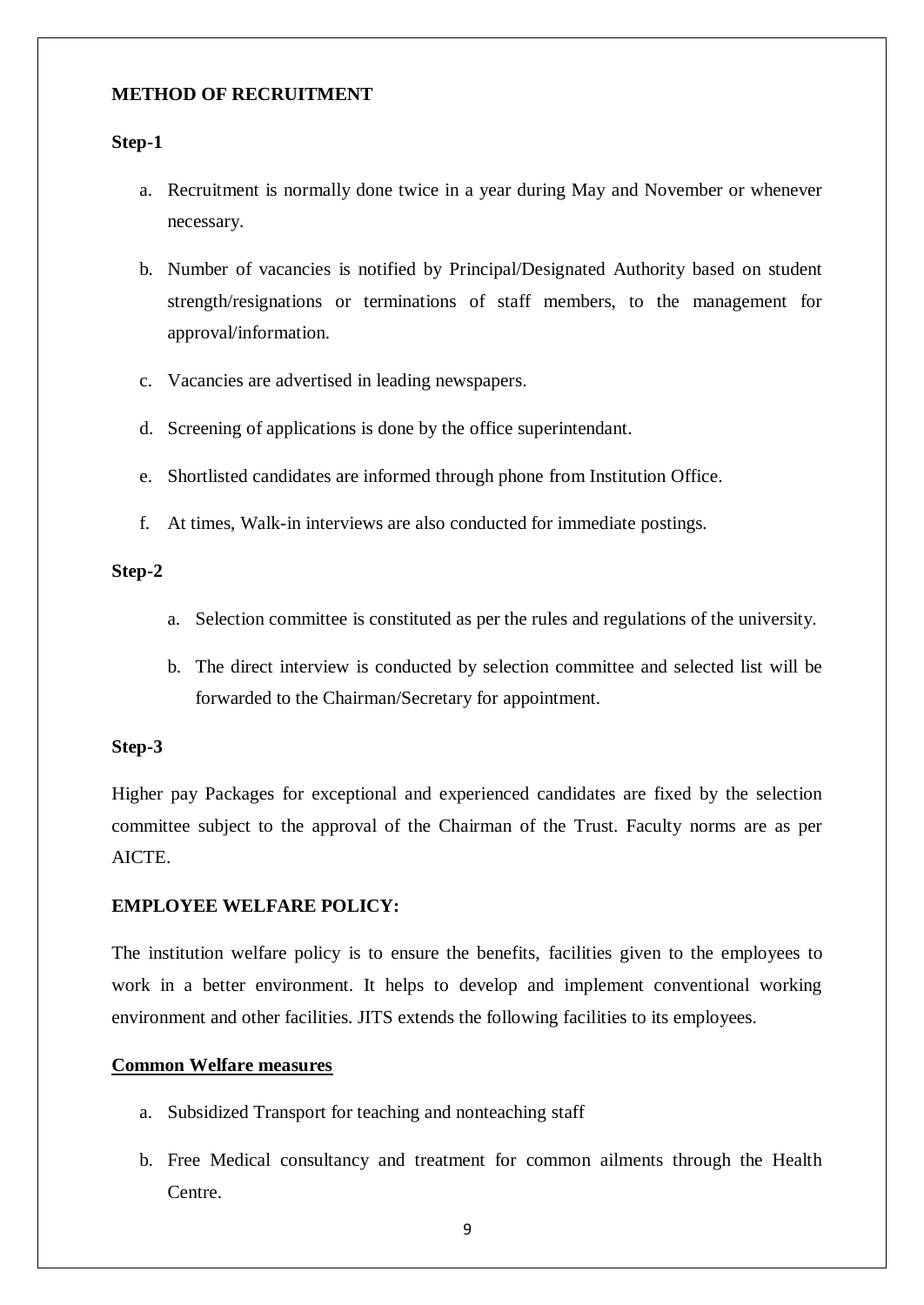- c. Employee is entitled to get five special leaves with pay in case of his/her marriage.
- d. In case of unfortunate demise of concern employee parent, five special leaves with pay will be provided.
- e. Vacation leaves provision for all employees as per the institution norms.
- f. Grant of On-duty when faculties are required to go out on official duties by prior and proper adjustment of workload
- g. Sick Leaves will be provided based on the request from faculty.
- h. Provision of three early permission per month for all the faculty.
- i. The Institution appreciates the faculty for outstanding performance in the curricular/cocurricular/extra-curricular activities.
- j. Salary Advance facility is also provided subject to Management discretion on amount and repayment mode.
- k. Provision for Maternity Leave.

# **Specific Welfare Measures towards Sub-Staff**

- l. EPF is in force to non-teaching staff members. EPF is being contributed from management with an equal contribution from employees based on the pay scale governed by EPF rules.
- m. Dress Allowance to Sub-Staff

# **Specific Welfare measures towards Research, Presentations, Publications, Workshops and FDP.**

- n. Financial incentives to faculty who receive State, National and International recognition/awards
- o. Provision of Special Leave to the existing faculty for the pursuance of their higher qualifications like PhD.
- p. Faculty is encouraged to write and publish books or monographs and incentives will be provided as per research policy in force.
- q. Incentives will be given to the faculty member for journal publication.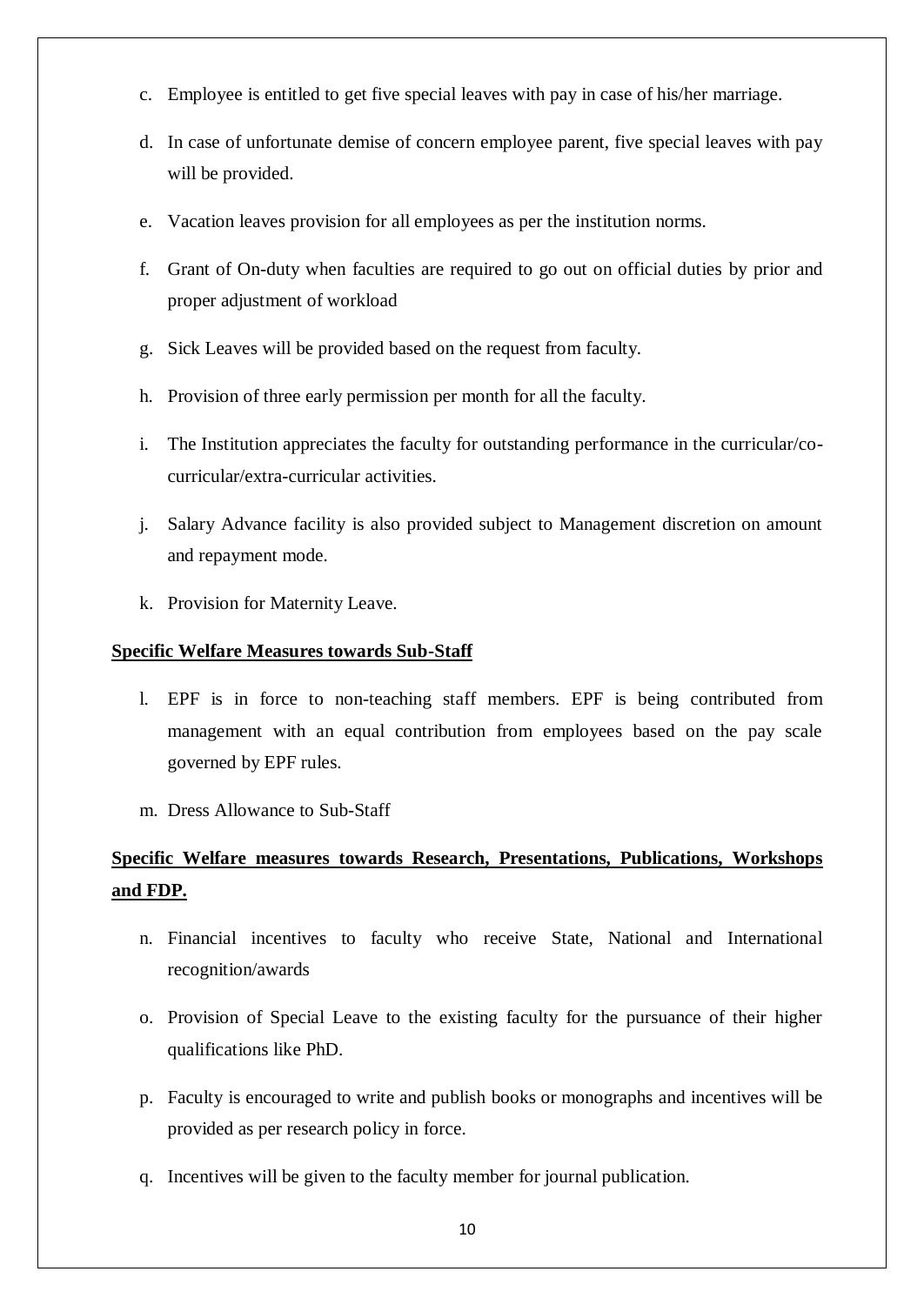- r. The institution will pay the registration fee, TA  $\&$  DA and provide OD (On-Duty) for research paper presentation in the conferences, workshop and faculty development programmes.
- s. Special incentives for research grants.
- t. The faculty will be honored with memento, Appreciation certificate and immediate increments for obtaining of Doctoral degree.

#### **On-Duty (OD):**

- a. On-duty will be granted when staff members are required to go out on official duties or to participate in conferences, seminars, workshops, FDP's etc., by prior and proper adjustment of workload, as approved by the Principal/Designated Authority. When staff members go for examination work for Universities other than JNTUH, OD will not be granted.
- b. The Number of days on OD is limited to 14 for a year; the excess days shall be deducted from other eligible leave at the credit of the staff.
- c. The Number of days on OD related to University Spot evaluation, Observer and External examiner duties are not restricted.
- d. Application for OD to attend seminar/conference including paper presentation should be submitted to Principal through concerned HOD.

# **LEAVE RULES**

- a. Leave shall not be claimed as a matter of right.
- b. A member of the staff shall not normally on any pretence absent from duties without prior permission of his / her superior officer authorized to give permission.
- c. Leave letter is to be submitted in advance and approval must be obtained prior to availing the leave.
- d. In case of absence on Medical grounds, intimation should be sent to the Principal/Designated Authority within 12 hours of start of medical attention and a Medical Certificate shall be produced at the time of joining after leave.
- e. Leave of any kind will not be sanctioned when the services of the staff are needed for the institution work or when there is an unfinished job involving the employee.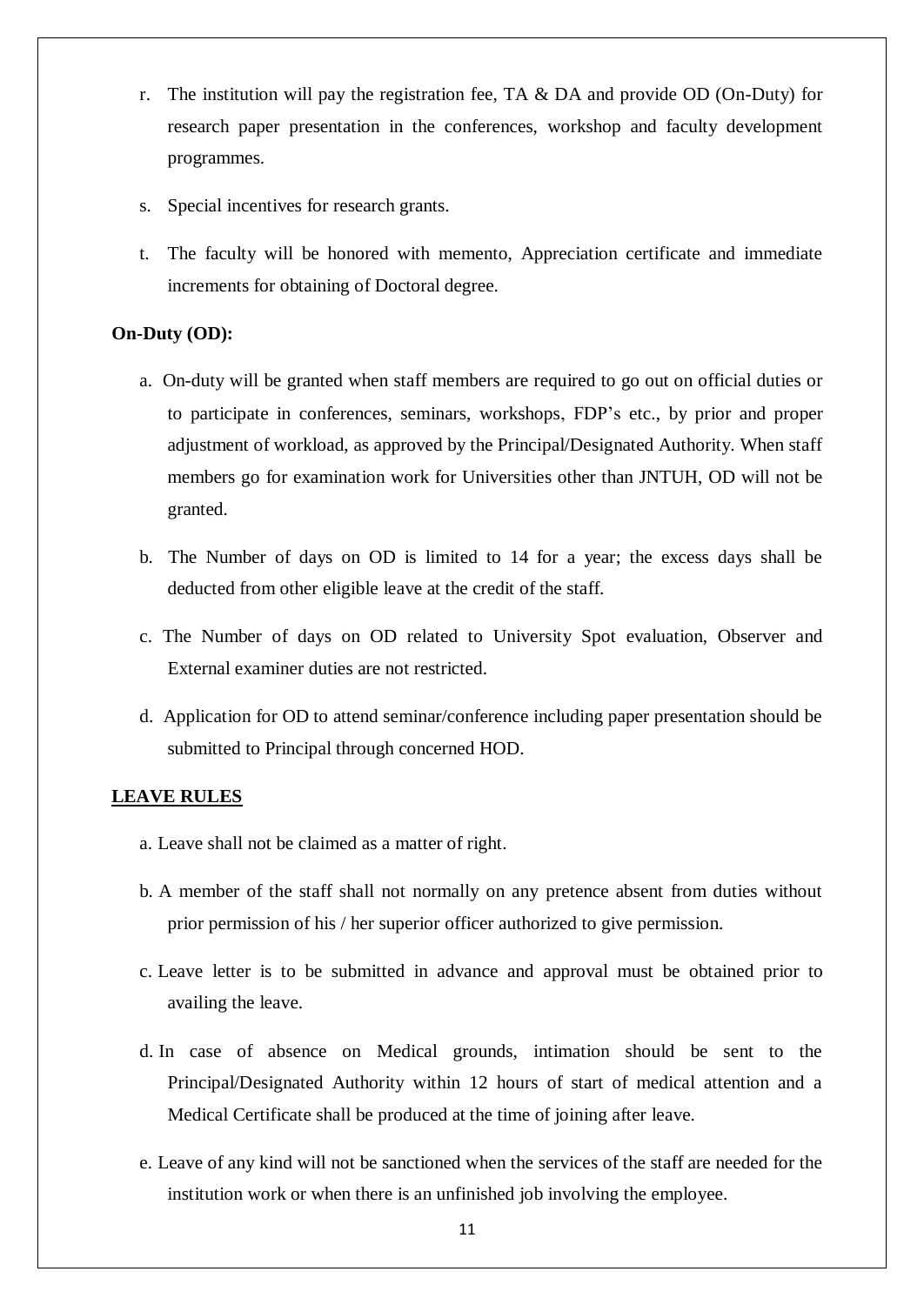f. In case of emergency work related to institution or university, the principal / designated authority reserves all rights to cancel the leave.

### **Casual Leave (CL):**

- a. All employees are eligible for 15 days of casual leave per year @ 5 days for four months during the calendar year from 1st Jan to 31st December.
- b. At a time not more than 4 days including holidays shall be granted. Carryover of lapsed CL for next year is not permissible.
- c. Permission for a short period of absence not exceeding one hour on any working day may be granted at the discretion of the designated authority subjected to a maximum of 3 hours per month.
- d. Permission to leave the campus early / report late for duty is given to the staff subject to the total duration of 3 hours per month. They should apply for permission in advance.
- e. Permission may be given to prefix or suffix Sunday/Holidays to a casual leave but if Sunday/Holidays come in between the period of casual leave, this will be counted as part of the casual leave.
- f. Staff going on leave should make an alternative arrangement for their regular duties on the days of their absence, which should be duly signed by the substitute staff member and concerned HOD.

#### **Vacation Leave (VL) Rules:**

- a. These rules govern the availing of vacation leave for each year. The maximum duration and number of days shall be decided by the Principal/Designated Authority.
- b. Vacation Leave (VL) is applicable to all the members of the staff with eligible service.
- c. The total number of VL days at the end of the academic year (May to June) for the members of faculty (teaching staff) is limited to 10 to 20 days for continuous service of 12 months in the institution.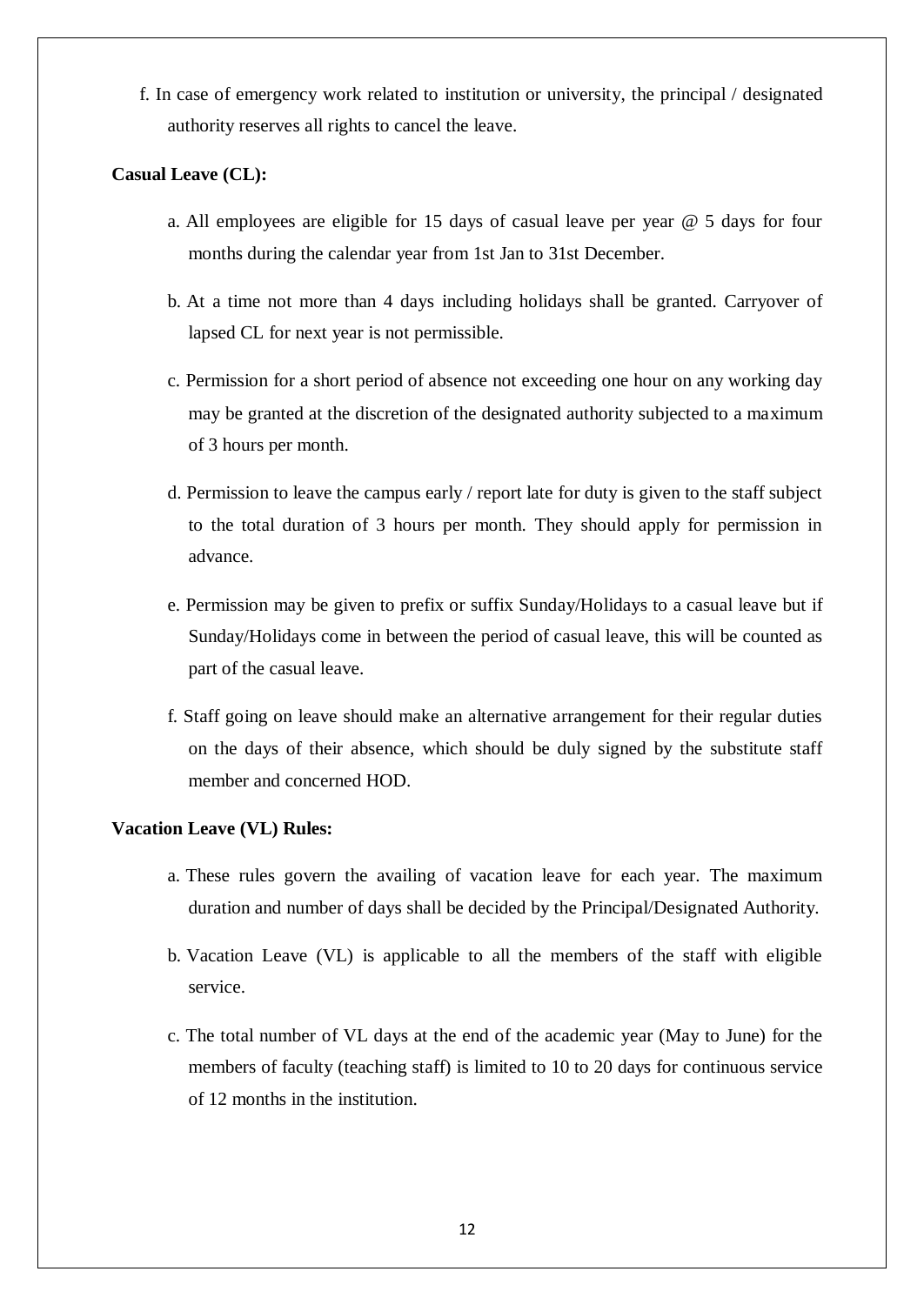- d. However, vacation leave shall be availed as per the circulars issued then and there in this regard, indicating the slots in the period identified for summer vacation, to ensure smooth functioning of the institution.
- e. A staff member becomes eligible for VL only after rendering continuous service of one full calendar year i.e., as on 1st January to 31st December.
- f. However, in special/deserving cases, VL can be sanctioned after 6 (six) months of continuous service, including the following vacation period, on pro-rata basis. In such cases, staff members are required to serve the institution for a further period of six months or one semester, so that total service of one year can be obtained.
- g. Any unused part of VL cannot be carried over to the next academic year.
- h. While calculating the number of days of vacation leave, all intervening declared holidays and Sundays will be included.
- i. The staff member should be present at least either on the last working day before availing the vacation or first working day after the vacation.

#### **Leave with Loss of Pay:**

- a. Any leave availed in excess of the prescribed limit shall be deemed to be leave on Loss of Pay (LOP). If the quantum of LOP is more than 10 days in a year, it will be considered as a Break-in-Service, unless acceptable supporting documents in evidence of justifying such excess leave are provided. The decision of the Principal / Designated Authority shall be final in such cases.
- b. If any staff member is absent from duty without prior or later permission, such period of absence will be considered as LOP. Such absence will be considered as a Break-in-Service.
- c. Absence with or without permission and without making alternative arrangement for class or other important duty will also be treated as LOP. Such absence will also be considered as a Break in Service and to that effect, the next increment will be delayed by the amount of breaking period.

#### **Maternity Leave Rules:**

a. The Institute permits Maternity leave of 12 weeks, to be availed at the convenience of the mother-to-be. The leave period includes weekends and holidays.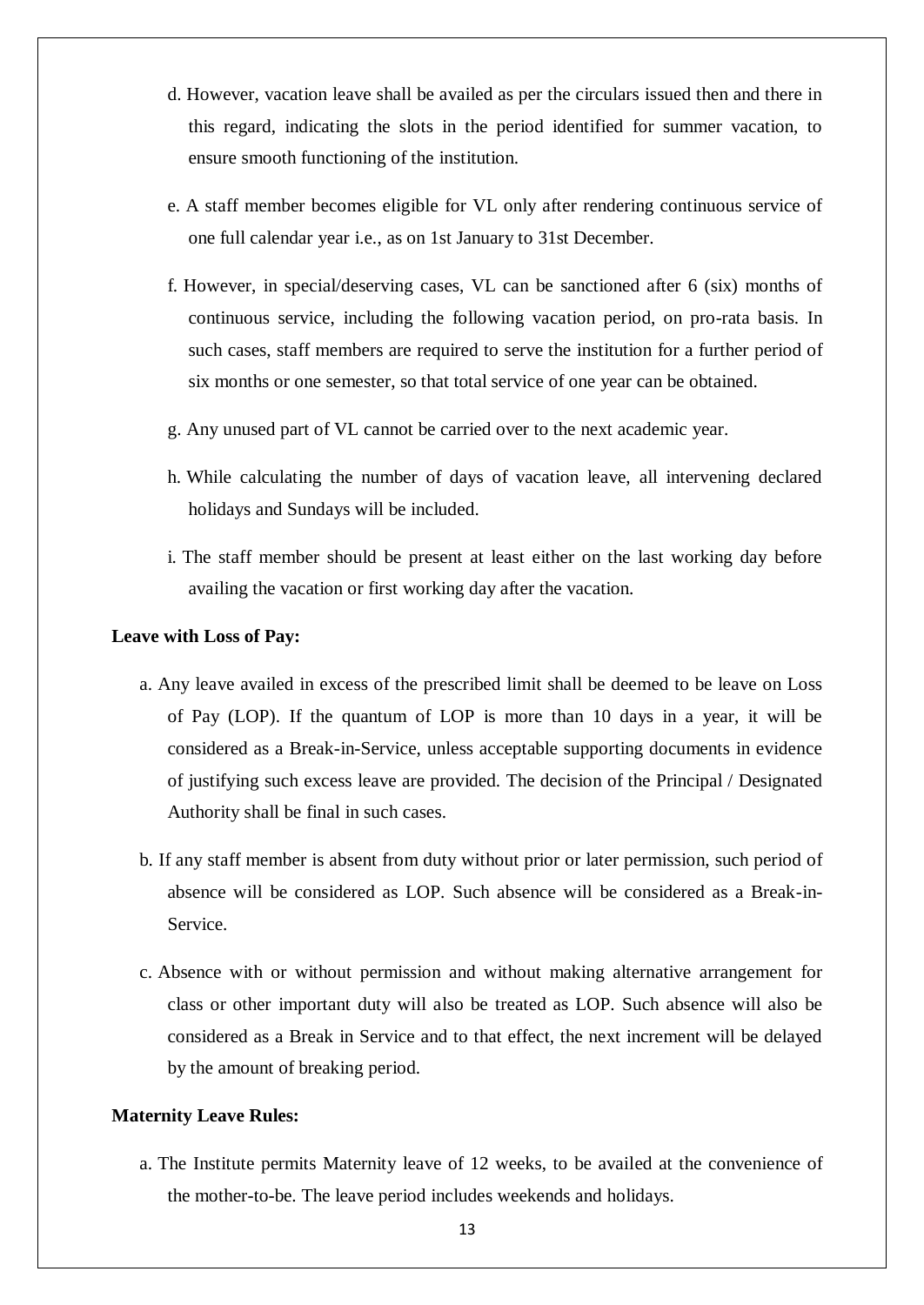- b. All confirmed lady employees are eligible for Maternity leave. However, the management may, at its discretion, also allow an employee under probation to avail maternity leave, and extend her probation period by the same duration.
- c. Maternity leave shall be limited to an employee's first two confinements and must be spaced by at least 3 years (except in case of a miscarriage). In case of unfortunate miscarriage, a maximum leave of 4 to 6weeks may be availed.
- d. The employee shall inform the Principal at least 8 weeks prior to proceeding on leave with appropriate Medical Certificate.
- e. Maternity leave will be in addition to other leave facilities of the Institute and shall not be prefixed or suffixed with any other kind of leave.

# **PROMOTION AND INCREMENTS**

#### **Promotion Policy:**

The objective of the promotion policy is to recognize and reward, merit and competence. It improves the organizational and functional effectiveness.

- a. All promotions shall be subject to completion of the minimum qualifying period and other requirements such as employee's current academic performance, their research work, number of publications, commitment of the staff to the improvement of the institution etc.
- b. The promotion of an employee is purely based on the merit cum seniority basis

#### **Increment policy:**

- a. The institution follows an Annual Increment Cycle i.e. once in a year.
- b. Employees are eligible for the increment along with the annual appraisal subject to his/her performance.
- c. Ad-hoc increment can also be applied subject to the Management discretion.

#### **Appreciation Policy:**

The institution has constituted an Appreciation Policy to encourage faculty for their competencies extended in designing the students' career graph.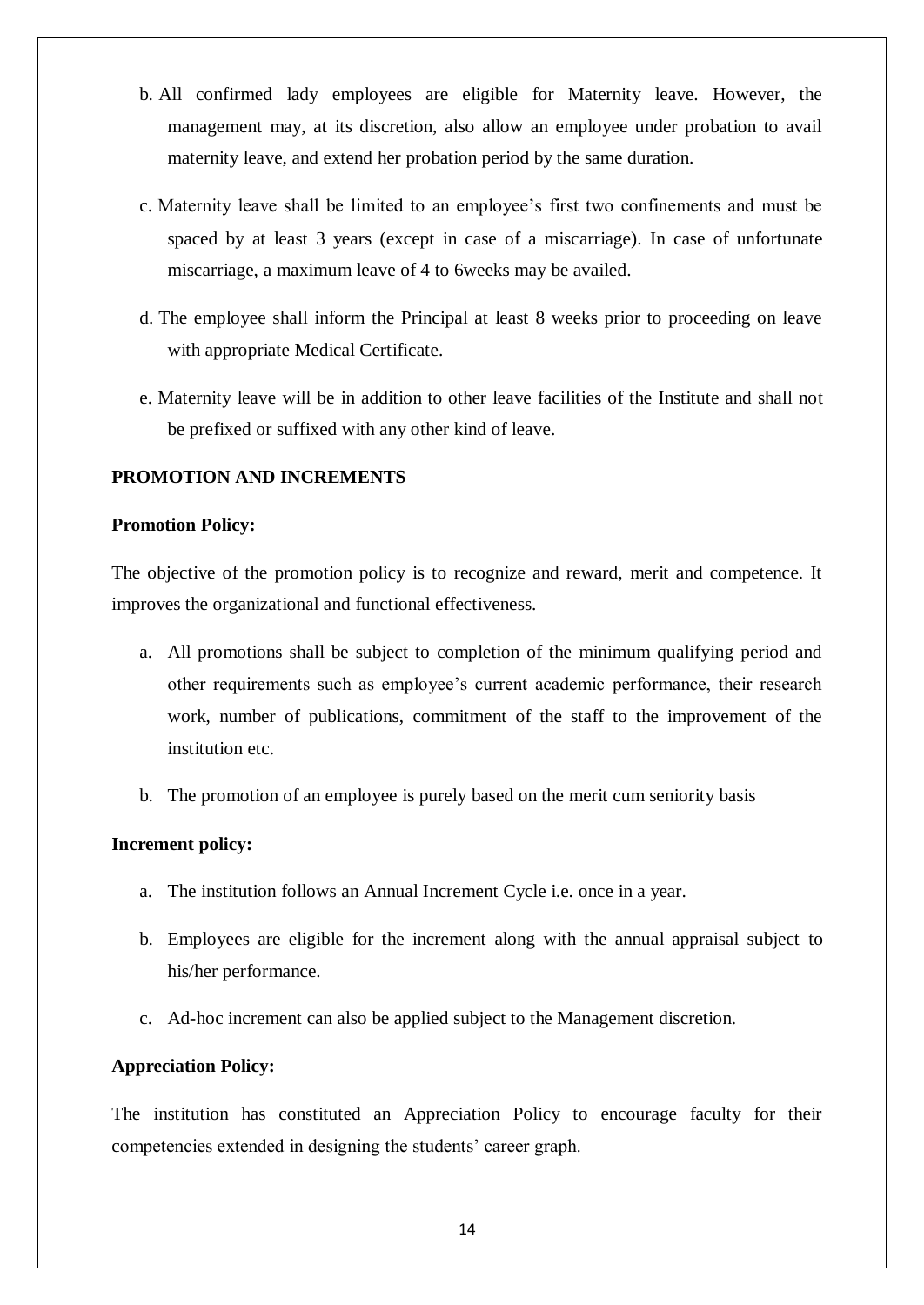- a. The Institute appreciates the faculty for outstanding performance in the curricular/cocurricular/extra-curricular activities.
- b. The institute appreciates the faculty who receive rewards/honors/prizes/medals from Government/NGOs/any other organizations for their contribution in R&D/Academics/Social Service.

# **RESIGNATION PROCEDURES**

The faculty should follow the underlined procedure.

- 1. No faculty is entertained to submit resignation in the middle of the semester. They should submit a prior notice of one month or refund one month pay in lieu thereof to resign from the institute.
- 2. The letter of resignation has to be forwarded through proper channel.
- 3. During the notice period no leaves will be sanctioned. If he/she is absent from the duties during the notice period, the notice period is extended.
- 4. The faculty should submit a No-Due Certificate in the appropriate proforma.
- 5. The college shall issue the "relieving letter" along with "service certificate".

# **CODE OF CONDUCT (EMPLOYEE):**

- a. Every employee shall, at all times, maintain absolute integrity and devotion to duty and do nothing which is unbecoming of an employee of an educational institution.
- b. Every employee shall abide by and comply with the rules and regulations of the college and all orders and directions of his/her superior authorities, under whose supervision or control, he/she is placed.
- c. Every employee shall extend the utmost courtesy and attention to all persons with whom he/she has to deal in with the course of his/her duties.
- d. Every employee shall endeavor to promote the interest of the college and shall not act in any manner prejudicial there to.
- e. No employee shall be a member, or be otherwise associated with, any political party or any organization which takes part in politics, nor shall he/she take part in, subscribe in aid of, or assist, in any other manner any political movement activity.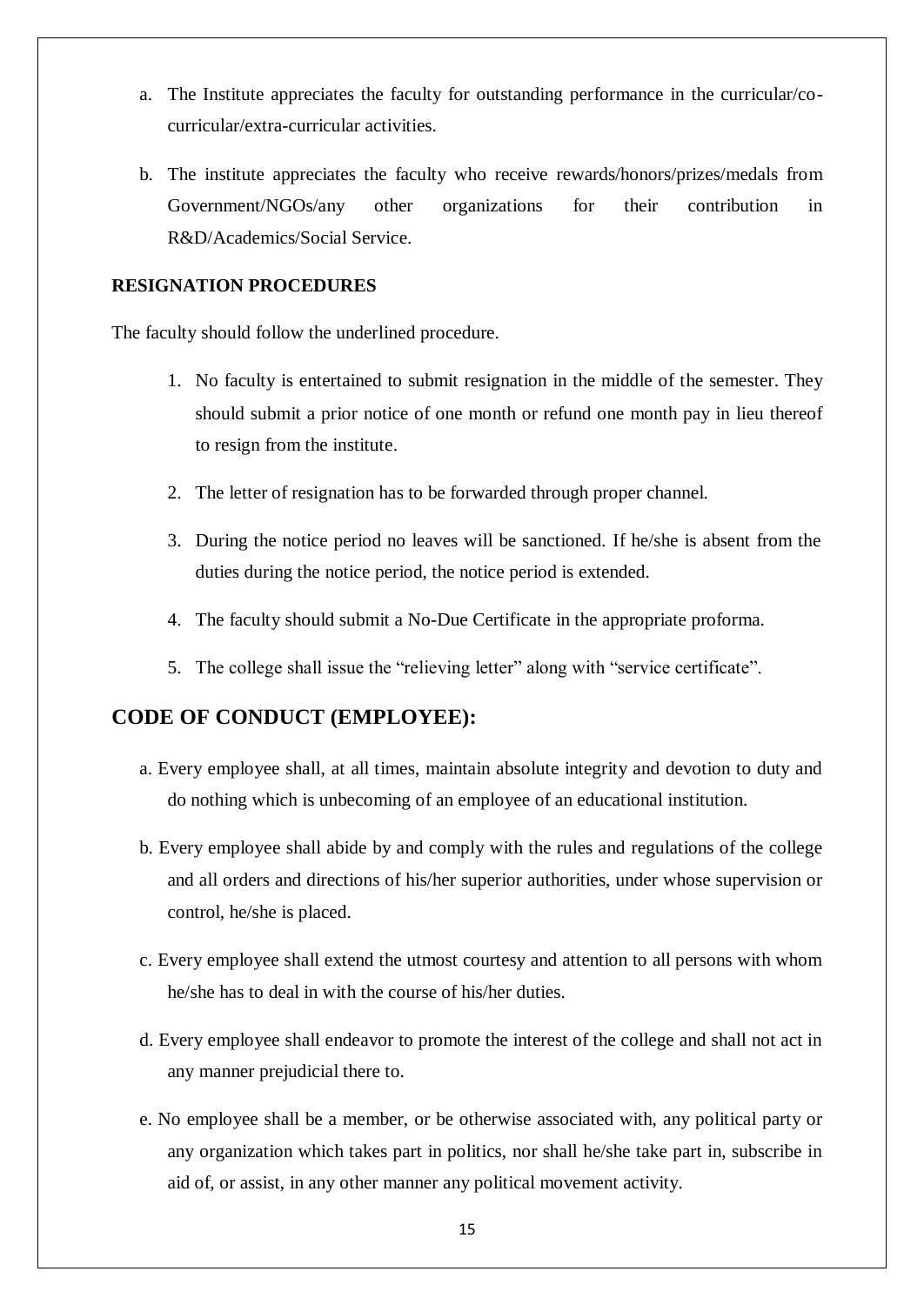- f. No employee shall join, or continue to be a member of an association the objectives or activities of which are prejudicial to the interests of the sovereignty and integrity of India or public order or morality. If any question arises whether a party is a political party or whether any organization takes part in politics or whether any organization engages in activities prejudicial to the interests of the sovereignty and integrity of India or public order or morality, the college shall follow the decision taken by the State Government.
- g. No employee shall engage directly or indirectly in any trade or business or undertake any other employment. For undertaking honorary work of a social and charitable nature or work of a literary, artistic or scientific character the employee shall obtain the prior permission of the authority.
- h. An employee of the college shall strictly abide by any law relating to intoxicating drink or drug in force in any area in which he may happen to be for the time being and not to be under the influence of any intoxicating drink or drug during the course of his duty and shall also take care that the performance of his duties at any time is not affected in any way be the influence of such drink or drug.
- i. Every employee shall maintain the strictest secrecy regarding the college's affairs and the affairs of its constituents and shall not divulge, directly or indirectly, any information of confidential nature either to a member of the public or of the college staff, unless compelled to do so by judicial or other authority or unless instructed to do so by a superior officer in the discharge of his duties.
- j. An employee of the College shall not, without the prior permission of the Chairman, engage in any trade or business or adventure by himself or through any member of his family, undertake, accept, engage, solicit or seek any outside employment or office while on duty or on leave, whether stipendiary or honorary.
- k. No employee of the College shall enter into any partnership, accept any fees, endowment or commission whatsoever from any part other than the college, except with the prior permission of the authority.

#### **DISCIPLINE:**

a. All employees are required to attend college dressed formally with I.D card issued by the college during the course of their duties.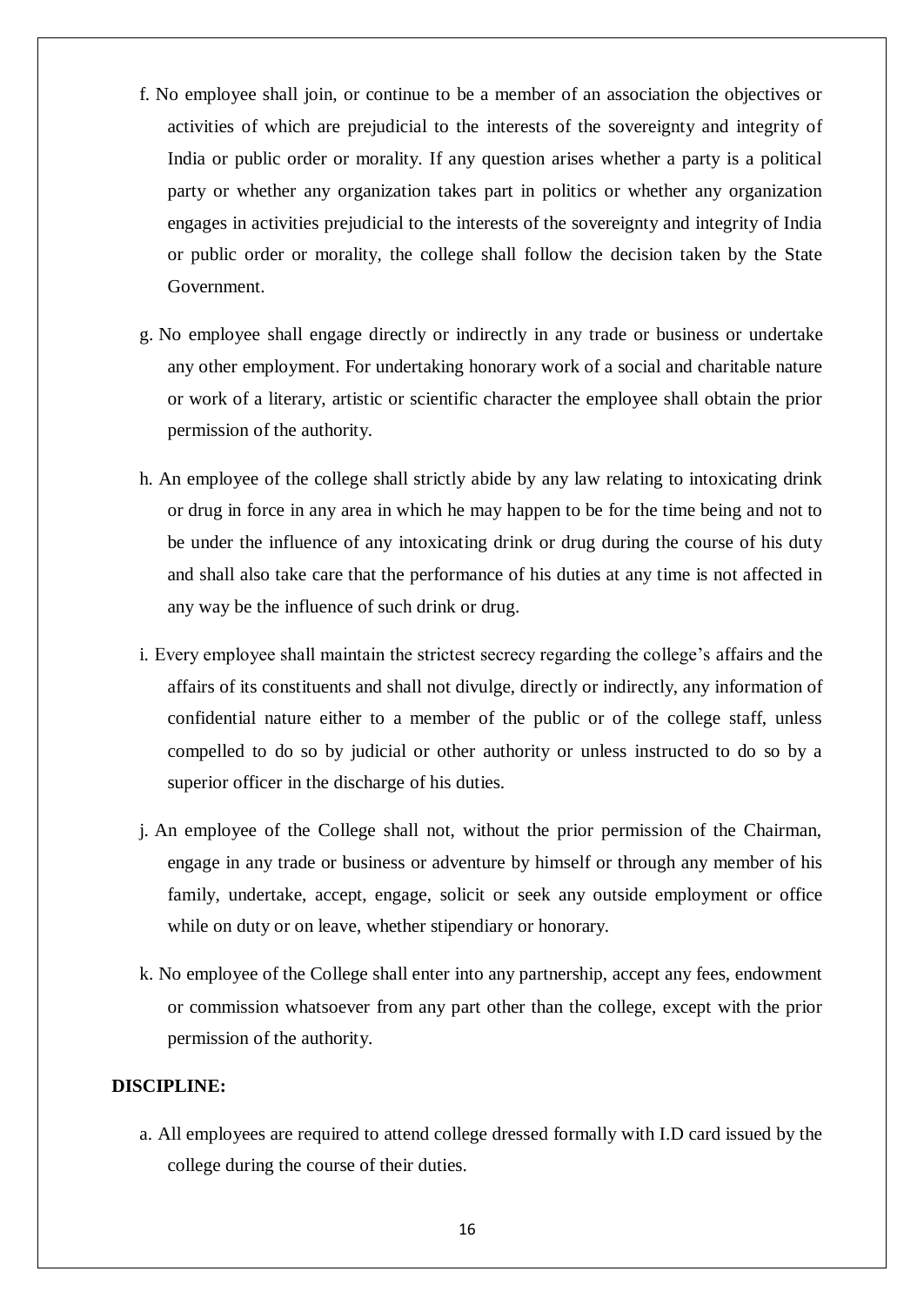- b. Faculty not attending the class as per time table will be viewed seriously and they are liable for Loss of Pay.
- c. The management has the right to introduce new rules/modify present rules without any advance intimation according to the circumstances prevailing from time to time.
- d. Their service will be continued based on their performance and dedication to their duty.
- e. Employee's general conduct and behavior are expected to be that of becoming a good faculty.
- f. Punctuality and regularity are essential for the faculty.
- g. One has to be obedient to the superiors and follow the instructions issued by them from time to time.
- h. The Chairman or any other competent authority may place an employee under suspension when disciplinary proceedings against him or contemplated or are pending or a case against him in respect of any criminal offence is under investigation, inquiry or trial.
- i. An employee who is detained in police or judicial custody, whether on a criminal charge or otherwise for a period exceeding 48 hours or is sentenced to a term of imprisonment exceeding 48 hours by a court of law and is not forthwith dismissed or removed or compulsorily retired consequent to such conviction, shall be deemed to have been suspended with effect from the date of his detention / conviction by an order of college authority and shall remain under suspension until further orders.
- j. An order of suspension made or deemed to have been made under this bye-law shall continue to remain in force until it is modified or revoked by the authority competent to do so.

# **STUDENT CODE OF CONDUCT**

- 1. All students admitted in the institution should adhere strictly to the rules and regulations.
- 2. Every student shall carry his/her Identity Card and shall produce whenever asked for.
- 3. The student should adhere to the dress regulations prescribed by the Institute of wearing formal dress on all working days.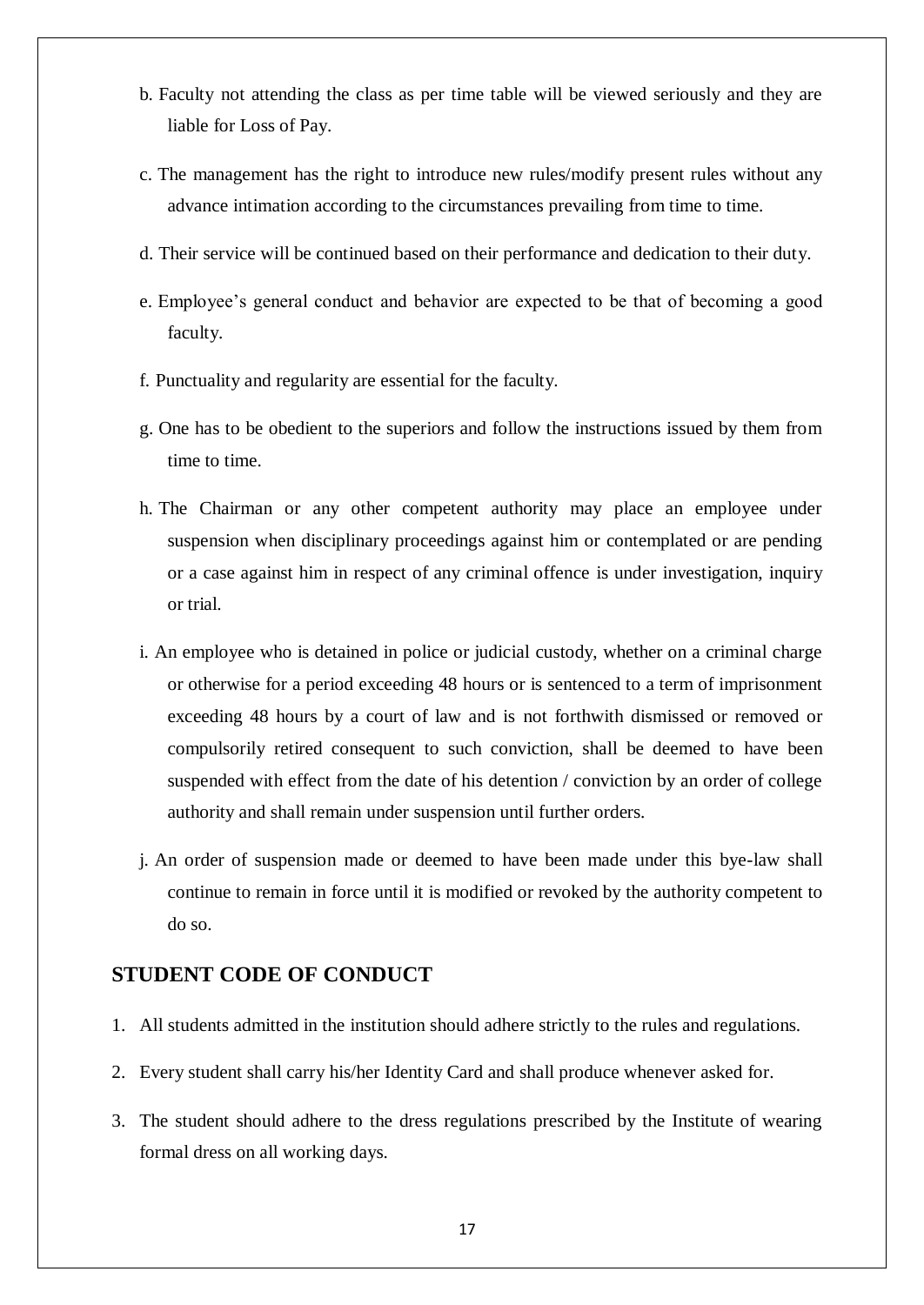- 4. Ragging is strictly prohibited in the campus. Any student found to have indulged in ragging will be summarily expelled from the Institution as per the rules stipulated by the Government.
- 5. The students are not authorized to organize meetings or join discussions on public matters.
- 6. Smoking, drinking alcohol and use of drugs are strictly prohibited.
- 7. The students are required to show due regard to the property of the Institute. Any student found guilty of defacing or damaging property like furniture, equipment, fixtures, books, building, vehicles, etc. of the Institute or of hostels is punishable and is liable for expulsion from the Institute.
- 8. The students shall behave in a disciplined manner and follow all the instructions issued by the Principal from time to time and shall not indulge in any act of indiscipline within or outside the premises of the Institution.
- 9. Every student should be punctual in attending the classes, tutorials, Remedial submission of assignments, attending the class tests and mid-tests or otherwise they will lose marks proportionately.
- 10. Students are required to put up attendance of not less than 75%. Condonation of shortage of attendance will be granted only once during the course of 4 years.
- 11. Proper observation of Institute discipline, good conduct and participation in sports and games and other events will play an important role in recommending for the final University Examination or any special scholarship or for a job at the end of the course or for the award of a certificate at the time of leaving the Institute.
- 12. A student shall not be permitted to appear for the University Examination unless he/she has paid all his/her dues of the Institute/Hostel and his/her progress, conduct and attendance are found to be satisfactory.
- 13. The Institute authorities under no circumstances shall accept any liability in respect of an accident/suicide which a student may meet with or commit during his stay at the Institute or on an educational visit. The students are, therefore, cautioned to conduct themselves in a careful manner.
- 14. The Principal reserves the right to suspend, if any student fails to pay the Institute / Hostel dues in time and has a consistently poor performance.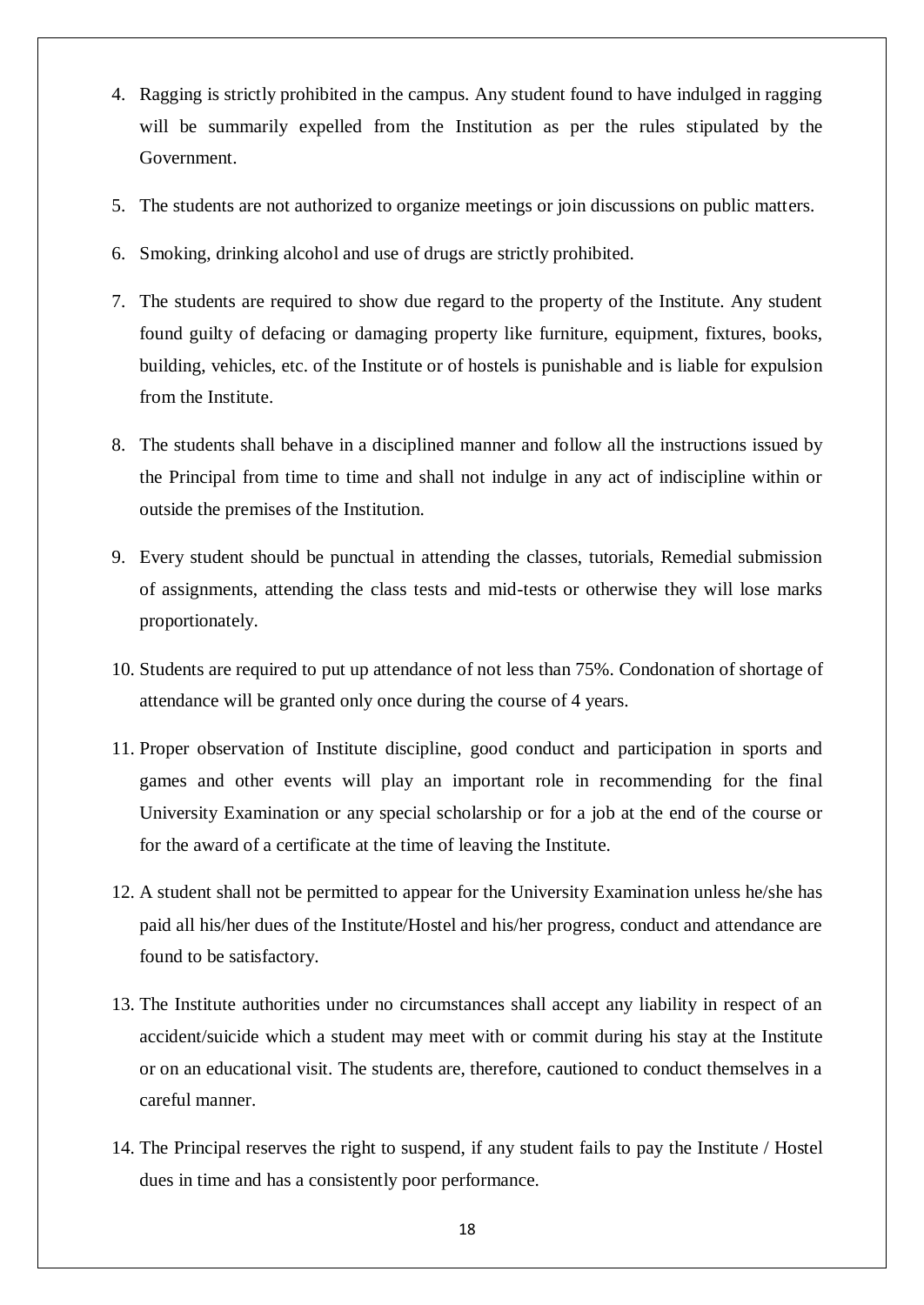- 15. The Principal reserves all the rights to delete, add or amend the rules and regulations as and when required.
- 16. The students will strictly abide by the various undertakings etc submitted by them from time to time.

# **RESEARCH & DEVELOPMENT**

# **RESEARCH INCENTIVE POLICY**

To encourage the Research and Development activities of the staff, Research incentive policy is implemented in our institution. In this regard, JITS announced the following incentives towards their contribution.

# **Publication of Books:**

Faculty members are encouraged to write and publish books or monographs, and incentives will be provided as indicated below:

| <b>BOOKS/CHAPTERS</b>    | <b>PUBLISHER</b>       | <b>INCENTIVE</b> |
|--------------------------|------------------------|------------------|
| <b>Full Book</b>         | International          | Rs 10,000/-      |
| <b>Full Book</b>         | <b>National</b>        | $Rs. 5000/-$     |
| <b>Chapters In Books</b> | International/National | $Rs.1500/-$      |
| Monographs               | International/National | $Rs.1000/-$      |

#### **Research publications in Journals:**

A research paper should be his/her original work in hard copy or in electronic form in a reputed/refereed international journal with the following conditions:

- **a.** The journal should have an abstract and indexed in reputed indices like Web of Science, Scopus indexed list, etc., with impact factor.
- **b.** The faculty should be the primary and corresponding author for the paper and mention the institution name in affiliation details as per institutional guidelines.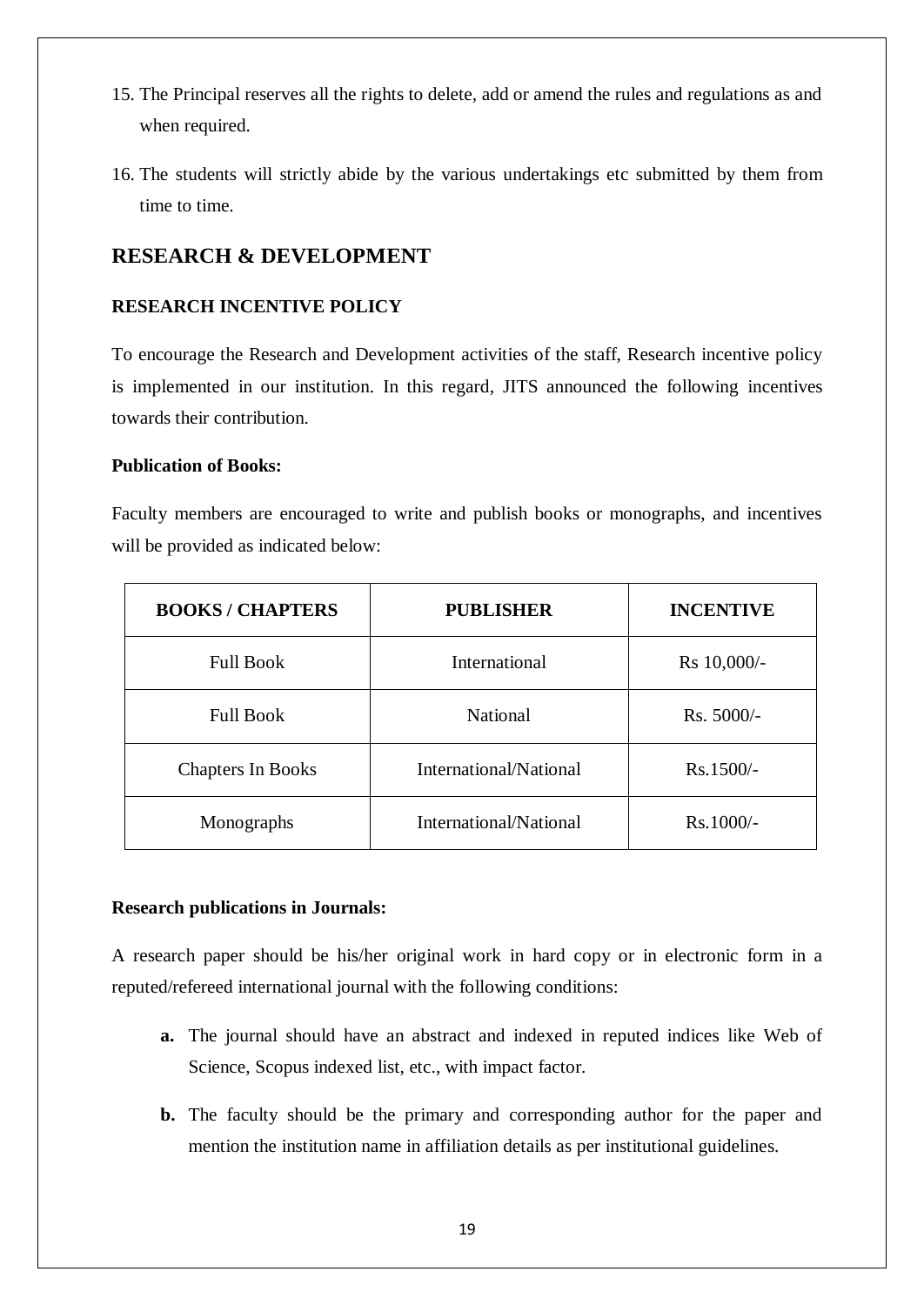The following incentives will be given to the faculty member as stated points per publication {for all the cases current year Impact Factor (IP) value only considered}:

- a. Cash incentive of  $15,000/$  for IP>1.5.
- b. Cash incentive of 10,000/- for  $1 < IP \le 1.5$ .
- c. Cash incentive of  $5,000/-$  for 0.5  $\leq$  IP $\leq$ =1.
- d. Cash incentive of 2,500/- for IP $\leq$ =0.5.
- e. Cash incentive of 2,000/- for non-impact factor journal publications of IEEE, SPRINGER, and ELSEVIER etc.

Note: In case of multiple indexing high Impact Factor (IP) value can be considered.

#### **Publications in conferences:**

The following facilities will be extended to the faculty as stated below (twice in a year per faculty):

- a. The paper should be published in conferences conducted by Scopus indexed conferences or held by the reputed organizations like IITs/NITs/ IPC / APTI / IPA / CDRI / CSIR / NIPER / Central Research Organizations / Govt. Universities.
- b. Publications in putative international professional societies like IEEE, SPRINGER, ELSEVIER, ACM, Bentham etc.
- c. The institution will pay a maximum of Rs. 2000/- towards the registration fee, TA & DA as per the eligibility criterion and provide OD (On-Duty) for research paper presentation in the conferences
- d. The institution will pay the registration charges and provide OD (On-Duty) for presenting a research paper in international conferences held abroad

Note: For other cases, only OD will be provided as per recommendation of the Principal.

#### **Research leave:**

a. Research leaves are granted to faculty registered as Ph.D research scholar under any reputed organizations.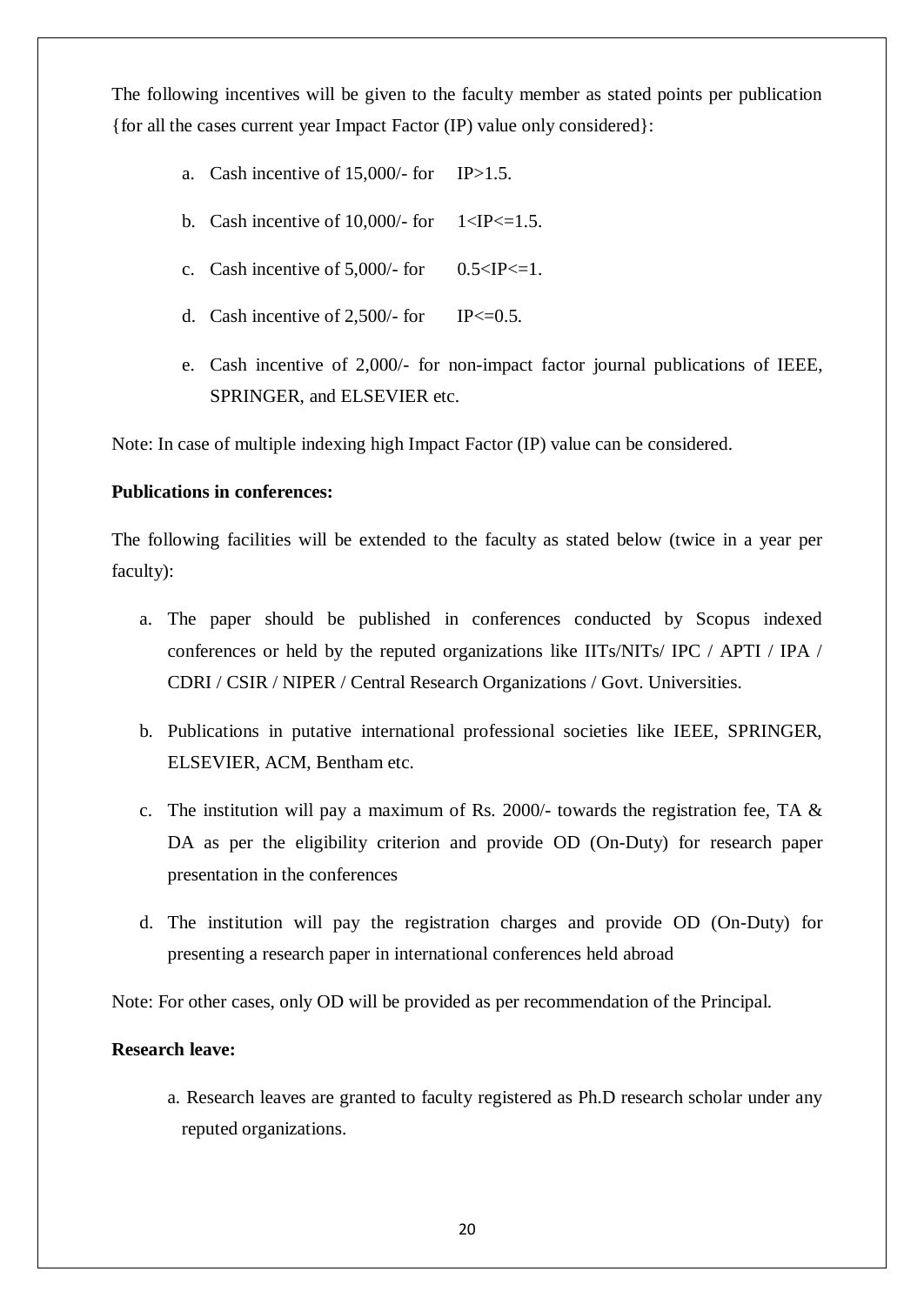- b. Six leaves per year can be utilized to attend for Pre PhD Exam, Course work (credit/audit course), Research review meetings, pre-talk and final talk by submitting the proof.
- Note: Faculty should have minimum of three years experience in this institution to avail these leaves.

# **Research grants:**

- a. Major Projects (> 10 lakhs): For every research grant, an incentive of 10% of the sanctioned amount will be disbursed during the project period preferably in the project sanctioned month.
- b. Major Projects (5≤ 10 Lakhs): Our institution pays Rs.5000/- cash incentive, once for every research grant received from funding agencies.

#### **Incentives to Teachers for State, National and International Recognition/Awards**

The Institute provides incentives to teachers who receive state, national and international recognition/awards.

#### **Guidelines:**

- 1. It is the responsibility of the faculty to submit all evidence to Principal through R&D committee to avail all facilities.
- 2. The incentive shall apply to any number of papers, subject to the condition of Intellectual Property Rights. Plagiarism checks to be done by R&D in-charge before submitting the paper.
- 3. When a research publication journal/book/research grant has multiple authors, the cash incentive shall be divided equally among the authors. (only our institution faculty)
- 4. When a paper being presented in National/International Conferences has multiple authors from the institution, the right to claim is restricted to a single author.

As this being a tentative scheme, the criteria and modalities will be adjusted as required by the institution.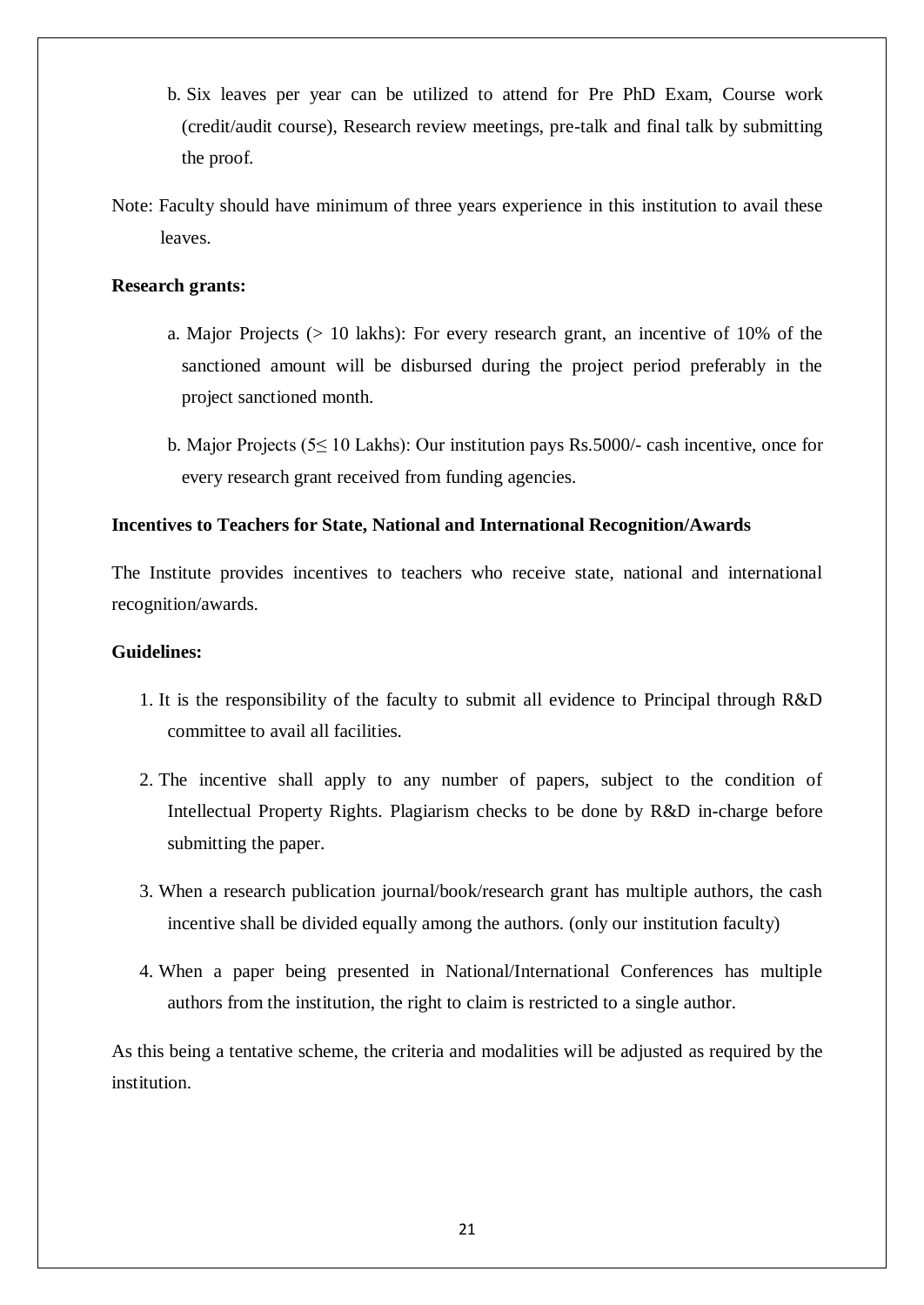# **CODE OF ETHICS: (To check malpractice and plagiarism in research)**

The institution is committed to maintain ethics and high standard in research activities carried out by its faculty and students. The institution has formulated a code of ethics to monitor malpractice in research. All faculty and students should follow the guidelines given by the institution to carry out research activities.

- $\triangleright$  All the faculty and students should check his /her research work using plagiarism detector before submission.
- $\triangleright$  The faculty and staff should take prior permission for publishing his/her research work, duly submitting the plagiarism report to the principal.
- $\triangleright$  All form of research should be original and no form of plagiarism will be entertained.
- $\triangleright$  All faculty and students should follow the domestic and international laws regarding research publication.
- $\triangleright$  All the Post Graduate students should submit the soft copy of Project thesis for PLAGIARISM check to the University. The Thesis will be accepted for submission, if the similarity index is less than 30%.

#### **Action/ Penalty against defaulters:**

Any complaint regarding plagiarism or violation of rule or non adherence to the ethical policy of research attracts disciplinary action.

# **GRIEVANCE REDRESSAL MECHANISM:**

The institution has grievance redressal cell to assist and timely disposal of grievances of various stake holders. This committee is constituted for the overall well being of faculty and students. Any aggrieved faculty or student can launch a complaint with the grievance redressal cell. On receiving the complaint the chairman of the committee calls for a meeting to enquire the complaint, and after giving an opportunity of being heard to the person complained against, takes the appropriate decision. The minutes of the meeting are recorded and maintained with the grievance redressal cell.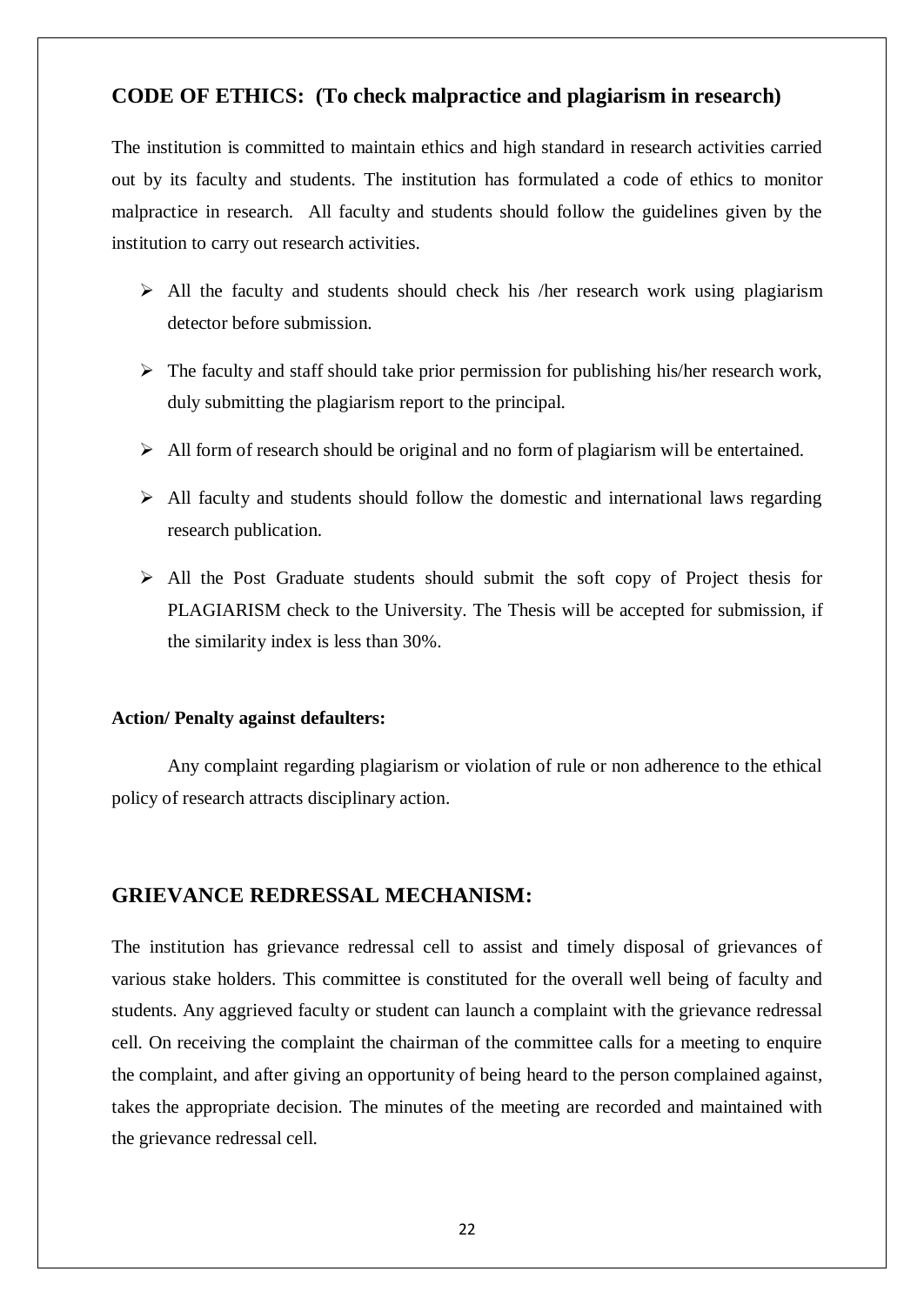# **STANDARD OPERATING PROCEDURE**

The institution has formulated a **standard operating procedure** (**SOP**), which represents a set of instructions to help staff and students carry out day to day activities effectively, ensuring safety in all operations. SOP implies that a unified procedure is practiced across all activities.

#### **Establishment and Maintenance of Laboratories**

All the Laboratories in the institution are well equipped with necessary equipments as per the affiliating university norms. All electrical, electronics, civil and mechanical equipments and installation are checked at the beginning of the semester.

#### **Purpose:**

To provide guidelines for procurement of new equipment and maintenance of laboratory.

#### **Responsibilities: Administrative Officer**

#### **Activities-Purchase of all laboratory equipment**

- a. Identification of need for establishment of new lab/ procurement of new equipment as per new regulations if any
- b. Department gives requisition of requirement and suppliers details (email id and contact details) to the office duly endorsed by the principal.
- c. The office assistant prepares a comparative statement with the concern of respective department.
- d. After verification by office superintendent, the proposal containing requisition and comparative statements are forwarded to purchase committee for approval. The purchase committee recommends the supplier based on their services, technical specification, quality and price of the equipment to the Principal for final approval.
- e. Purchase order is prepared by procurement in-charge based on final approval and photocopy of the same is sent to Accountant and concerned department.
- f. On receiving the material, the concerned faculty-in charge verifies the equipment and certifies that the received equipment is in satisfactory condition and report is submitted to the HOD.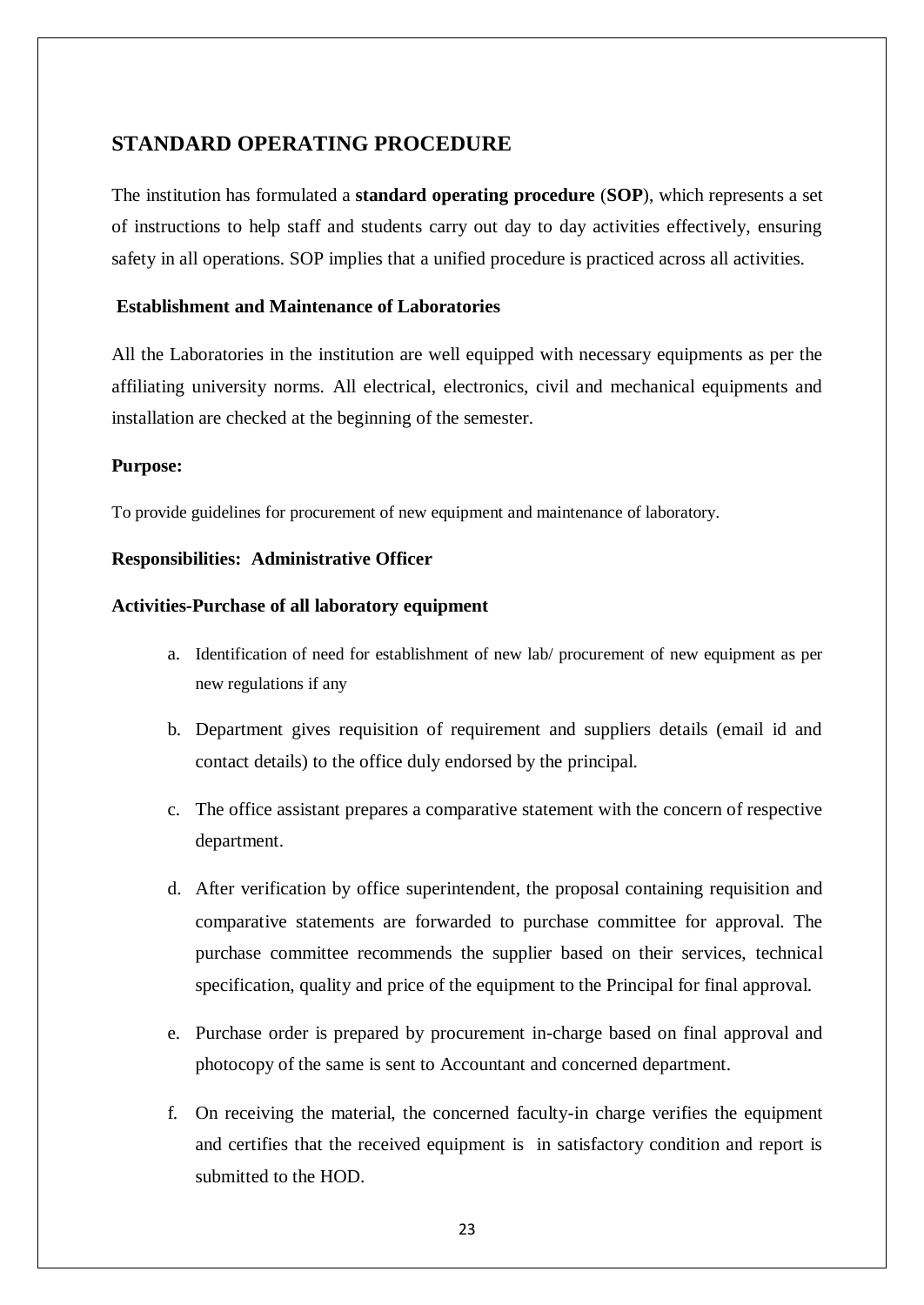- g. Respective entries are made in departmental stock register with all details and the invoice is submitted to the procurement in-charge by getting the signature of designated authority.
- h. Photocopy of the invoice is maintained in respective departments.
- i. Accountant should fill all the details in payment register.
- j. Administrative officer endorses the payment register for release of payment.

# **Maintenance: (Electrical, Electronics, Civil and Mechanical equipments)**

# **Responsibilities: Lab In charge and Lab Asst.**

- $\triangleright$  The lab technicians of the respective laboratory look after the maintenance of the equipments.
- $\triangleright$  In-house servicing is carried out periodically.
- $\triangleright$  The department takes up servicing measures for the instruments/equipments as and when required through suppliers and service persons and in some cases through annual maintenance services (ACM).

The department maintains the complete records of services along with the stock registers. Following documents are maintained:

- 1) Requisition from department
- 2) Enquiry for quotations
- 3) Comparative statements with quotations
- 4) Purchase order
- 5) Invoice
- 6) Receipts
- 7) Stock register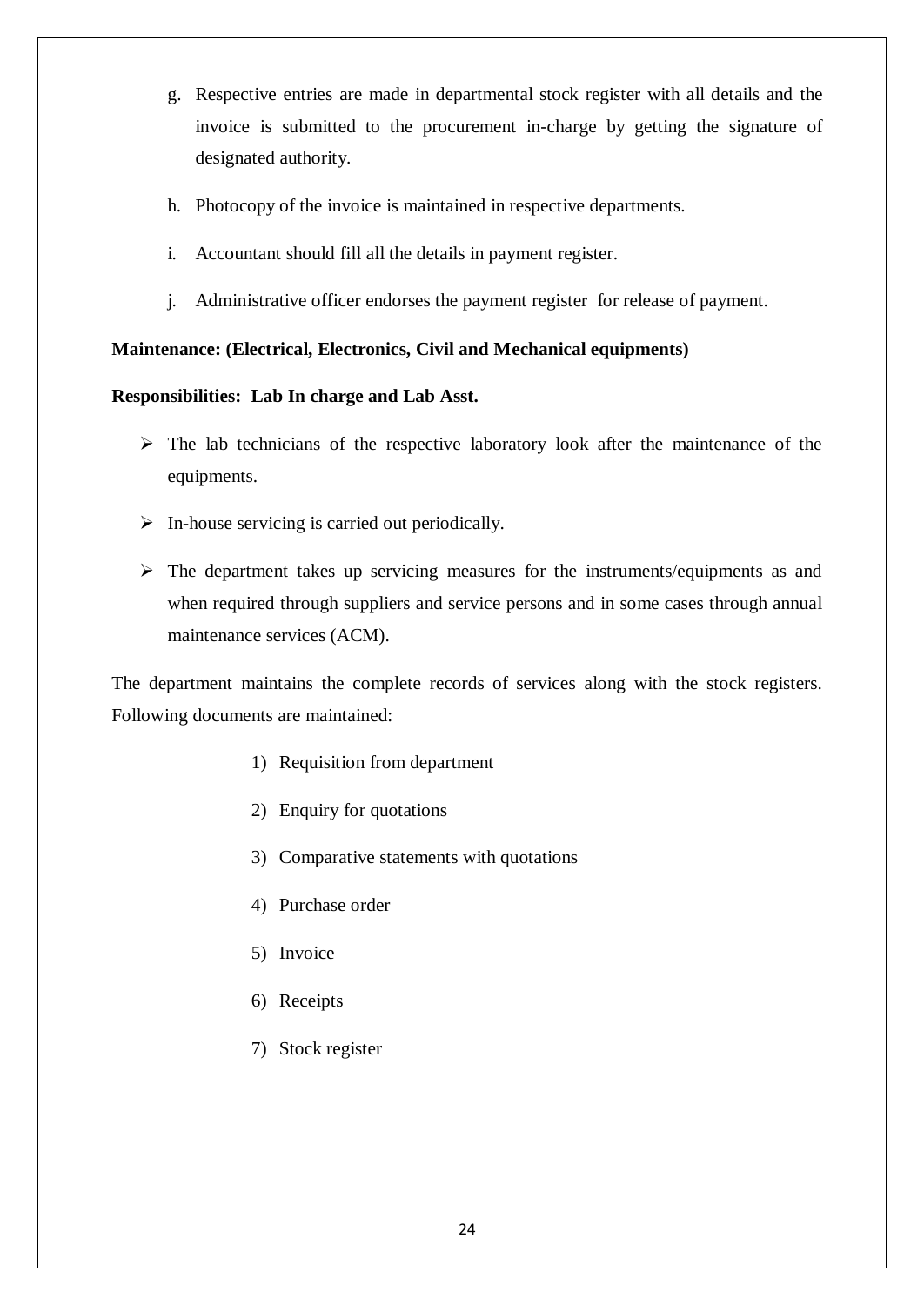# **Maintenance of Computers (Hardware and Software, Networking and IT Infrastructure):**

The Institution has sufficient number of computer systems, software's and other required IT infrastructure beyond the requirement of the affiliating university to cater the needs of students and faculty.

**Responsibility:** System Administrator

- $\triangleright$  Whenever there is a problem in hardware or software the respective Lab- incharge submits the requisition to the principal through the HOD.
- $\triangleright$  The principal endorses and directs the instructions to the system administrator.
- $\triangleright$  The system administrator maintains the log book, attends and resolves the issues.
- $\triangleright$  If any purchase of hardware, software and other related spare parts is required the HOD submits the proposal to the purchase committee duly signed by the principal.
- $\triangleright$  The further process is carried out by the Purchase committee.

# **LIBRARY:**

The institution central library houses sufficient number of books, journals, news papers and eresources to cater to the teaching-learning needs of the students and faculty. The librarian is responsible to manage all operations of the library and the library resources.

# **Objective:**

Procurement of new Books, journals, e-sources and maintenance

#### **Responsibility: Librarian**

#### **Activities:**

# **PURCHASE AND MAINTENANCE**

 $\triangleright$  The Librarian sends a circular to all the heads' of the departments to submit the list of the books required as per the syllabus prescribed and books on content beyond the syllabus at the beginning of the semester.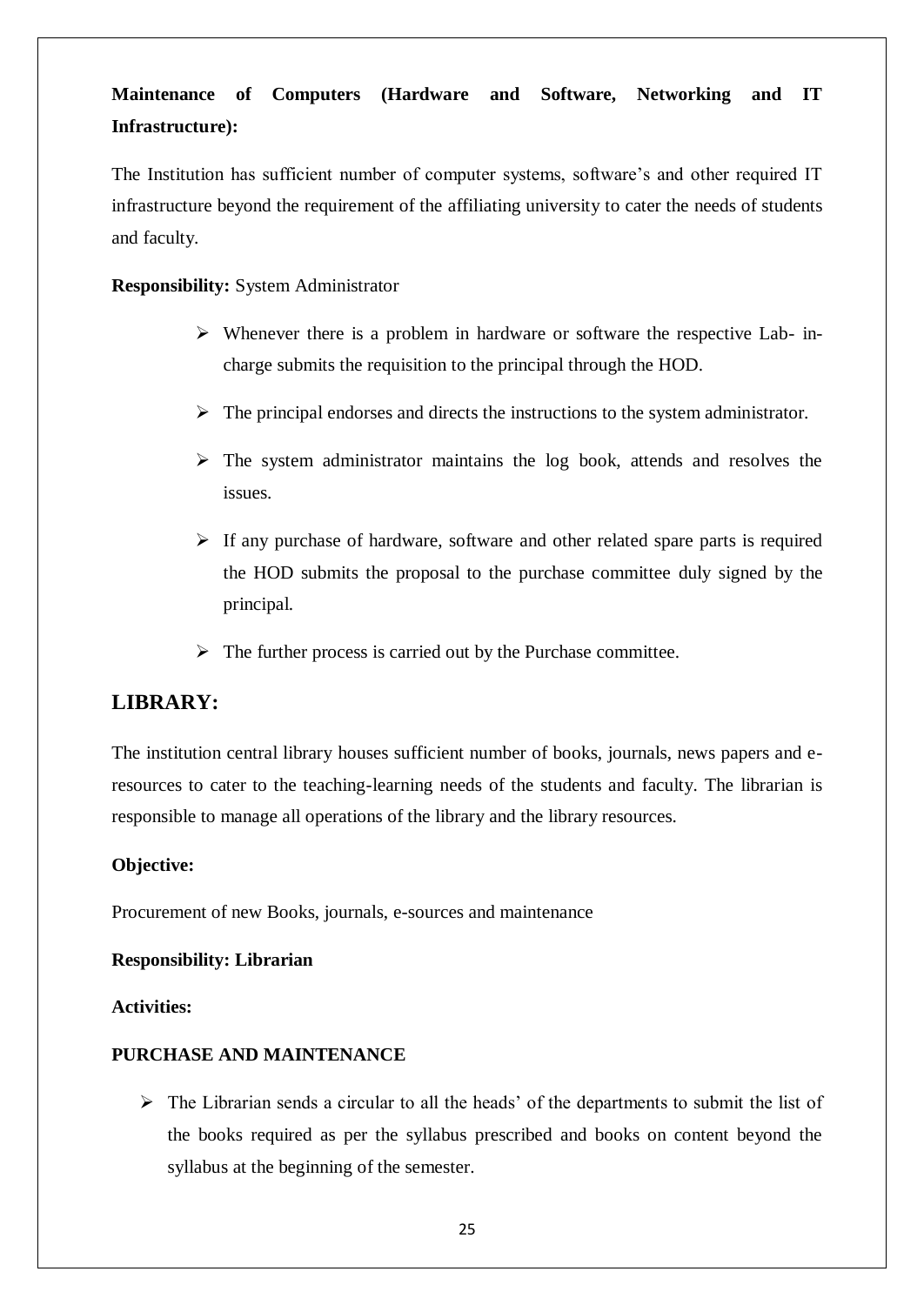- $\triangleright$  The HOD collects the list from each faculty and consolidates as per the requirement and submits to the librarian.
- $\triangleright$  The Librarian places the requests before the library committee and finalizes the list with the approval of the principal. The procurement process is further carried by the purchase committee.
- $\triangleright$  The procured books details are entered in the accession register and also entered in the library software.
- $\triangleright$  The librarian takes care of damaged books. The weed out process in library is carried out on regular basis. The books after prolonged usage are sent for binding and reused.

#### **Working Hours**:

- 1. The library remains open on all working days from 8.00 a.m to 8.00 p.m.
- 2. Issues, Returns & Renewal from 8.00 am to 5.00 pm
- 3. The library remains close on all public holidays.

#### **Membership**

All students and faculty are members of the library.

#### **Borrowing and retuning of books**

- $\triangleright$  Id card is mandatory to enter into the library and to do the transaction.
- $\triangleright$  Student can borrow at the most 3 books and faculty can borrow 10 books.
- $\triangleright$  In case if loss of any book the borrower is required to furnish a replacement book with a penalty (or) a penalty of twice the cost of the lost book is levied.
- $\triangleright$  Books are issued to students for a period of 10 days, and if not returned in specified time a fine of Rs 1/- is to be paid per day.
- $\triangleright$  The faculty can retain the books till the end of the semester.

#### **Library Audit:**

Annual stock verification will be carried out by an adhoc committee constituted by the principal annually.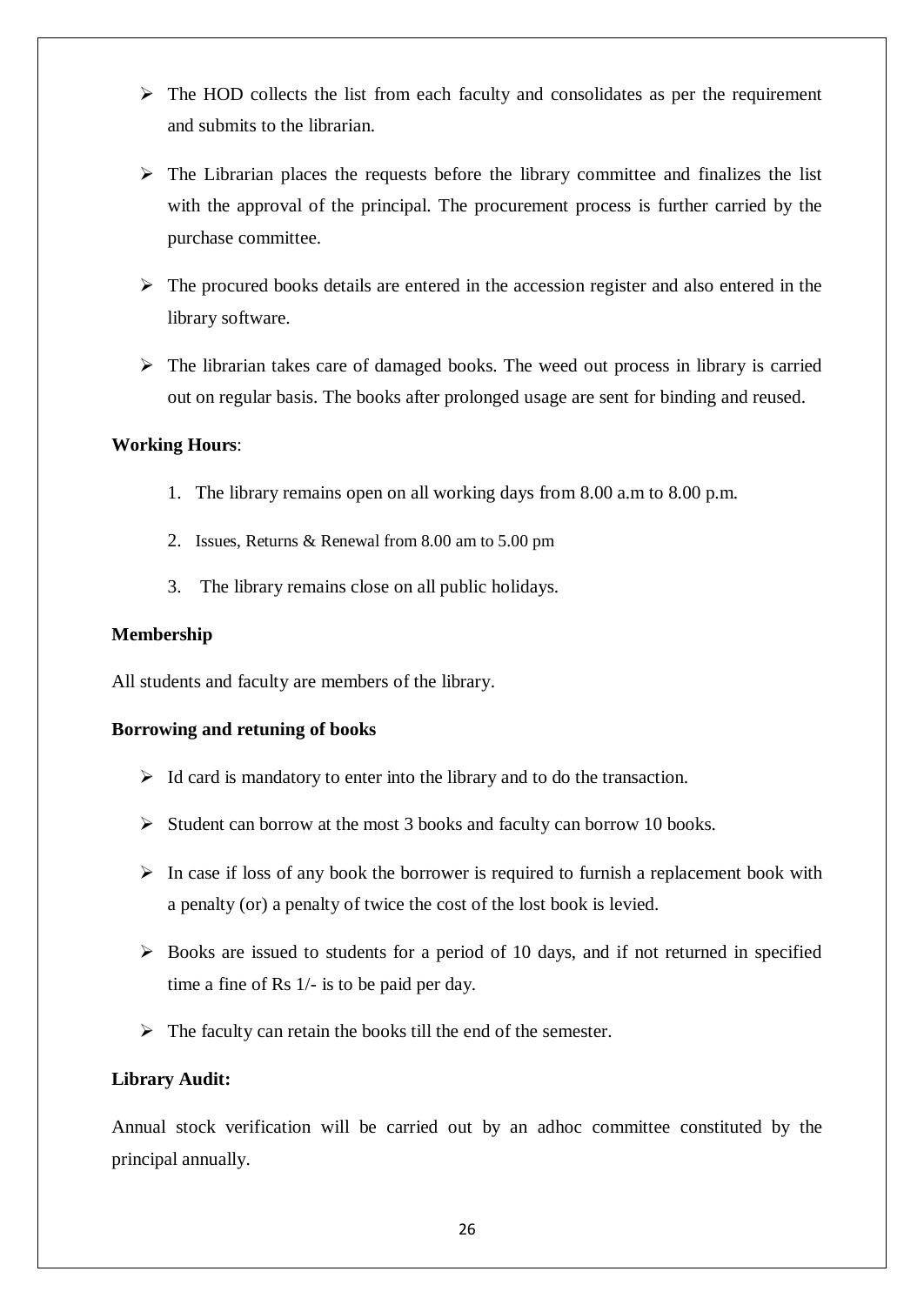# **GENERAL MAINTENANCE**

# **Purpose: To look after the regular maintenance of all physical and academic support facilities.**

#### **Responsibilities: Administrative Officer and Maintenance Supervisor**

- $\triangleright$  The physical and academic support facilities are taken care by the maintenance team.
- $\triangleright$  The supervisor will report to the maintenance team regarding his observation on electrical, plumbing and housekeeping related issues/complaints.
- $\triangleright$  The faculty or the HOD's can raise a complaint to the maintenance team regarding general maintenance if any.
- $\triangleright$  House-keeping activities like water supply, maintenance of gardening, pest control, and disposal of waste is taken care by maintenance team.
- $\triangleright$  Electricians are available round the clock to address the issues of electricity break down and day to day electrical maintenance.
- $\triangleright$  The maintenance works related to power and electrical like AC's UPS, transformers etc are carried out by electricians of the institution. The area executive assistant engineer (TSTRANSCO) is intimated of maintenance requirement of transformer. The maintenance coordinator coordinates with the electricity department.
- $\triangleright$  All the civil and miscellaneous maintenance are carried out by plumber, welder and other skilled workers under the supervision of maintenance coordinator.
- $\triangleright$  Fire extinguishers are placed at appropriate locations and are maintained periodically.
- $\triangleright$  As per the need the A.O delegates the work to the concerned person and same will be administered by the maintenance supervisor
- $\triangleright$  Any major issue shall be reported to the Director and the work will be outsourced accordingly.

# **SPORTS AND GYM**

#### **Purpose: Procurement and maintenance of sports and gym equipment.**

Responsibility: Physical Director